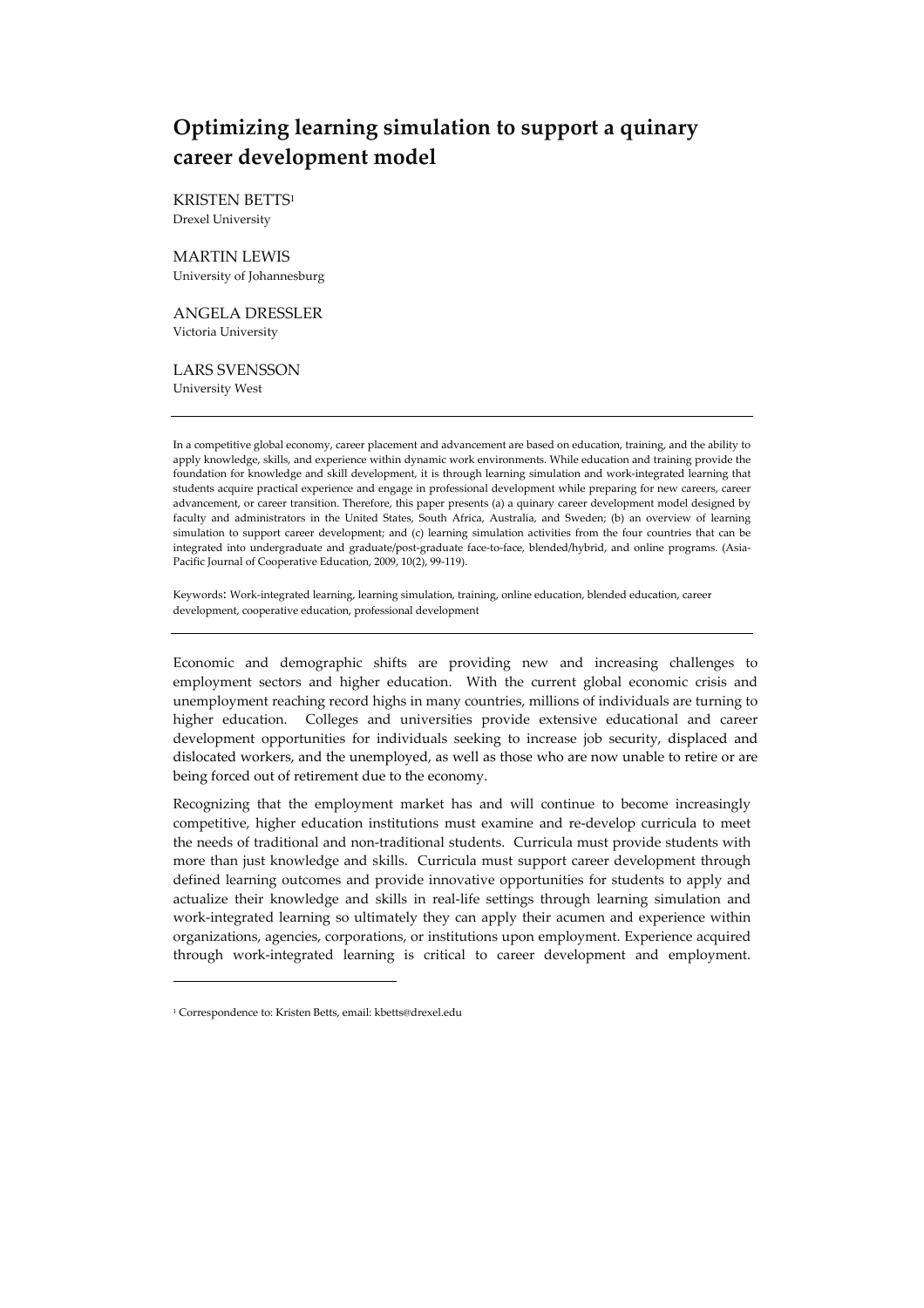According to Dr. Phil Gardner, Director of the Collegiate Employment Research Institute at Michigan State University, "The bottom line is that many companies won't even look at a graduate without work experience," ("Students Turn to Co‐op," 2008, ¶6).

## REVIEW OF LITERATURE

A weak global economy and shifting demographics are presenting challenges worldwide for both employers and employees: "In 2008, global financial markets experienced their worst crisis since the 1930s," according to the International Labour Organisation ([ILO], 2009, p. 9). In fact, the ILO reports that "as many as 51 million jobs worldwide could be lost this year because of the global economic crisis" and pushing the "world's unemployment rate to 7.1% by the end of 2009" (ILO, ¶1 & 2). As unemployment reaches new highs across many nations, competition for available positions is greatly increasing.

In addition to increasing unemployment rates, the United Nations reports the global population is aging. Data presented by the United Nations (2001) reveals that in 1950 there were 205 million persons aged 60 or over worldwide. In 2000, 606 million persons were aged 60 or over. While the number of "older persons has tripled over the last 50 years; it will more than triple again over the next 50 years" (United Nations, 2001, p. 11). Furthermore, the United Nations projects that by 2025-2030 the "population over 60 will be growing 3.5 times as rapidly as the total population" (UN, 2001, p. 11).

Recognizing that the global population is aging, industrialized countries will face many future challenges in regard to replacing older employees who retire as well as hiring older employees who decide not to retire but continue their employment or want to transition to a different field as result of the economy. Already in the United States, "Americans are increasingly postponing retirement or getting part‐time or even full‐time work in other fields after retiring" (Trejos, 2008,  $\P$ 6). With more and more retirees expecting to work longer, Trejos (2008) describes this older population as "rewiring" not retiring.

Higher education is at a critical time in history. Shifting economic and demographic factors are increasing competition and pressure on those currently employed as well as those seeking employment, particularly recent college and university graduates. As the number of unemployed, dislocated, and displaced workers increases, so does the number of those applying for positions. Research reveals that higher education institutions and workintegrated learning programs have provided training and career development opportunities at previous times of economic recession and crisis for individuals seeking to enter and re‐ enter the employment sector (Barbeau, 1973). However, it is critical that higher education institutions today proactively examine and re‐develop curricula to educate, train, retrain, 'rewire', and retain a competitive global workforce.

The United States, Australia, South Africa, and Sweden have similar economic and demographic challenges affecting their current and future workforces. Therefore, this paper presents: (a) a quinary career development model designed by faculty and administrators in the United States, South Africa, Australia, and Sweden; (b) an overview of learning simulation to support career development; and (c) learning simulation activities from the four countries that can be integrated into undergraduate and graduate/post-graduate face-to-face, blended/hybrid, and online programs to support career development.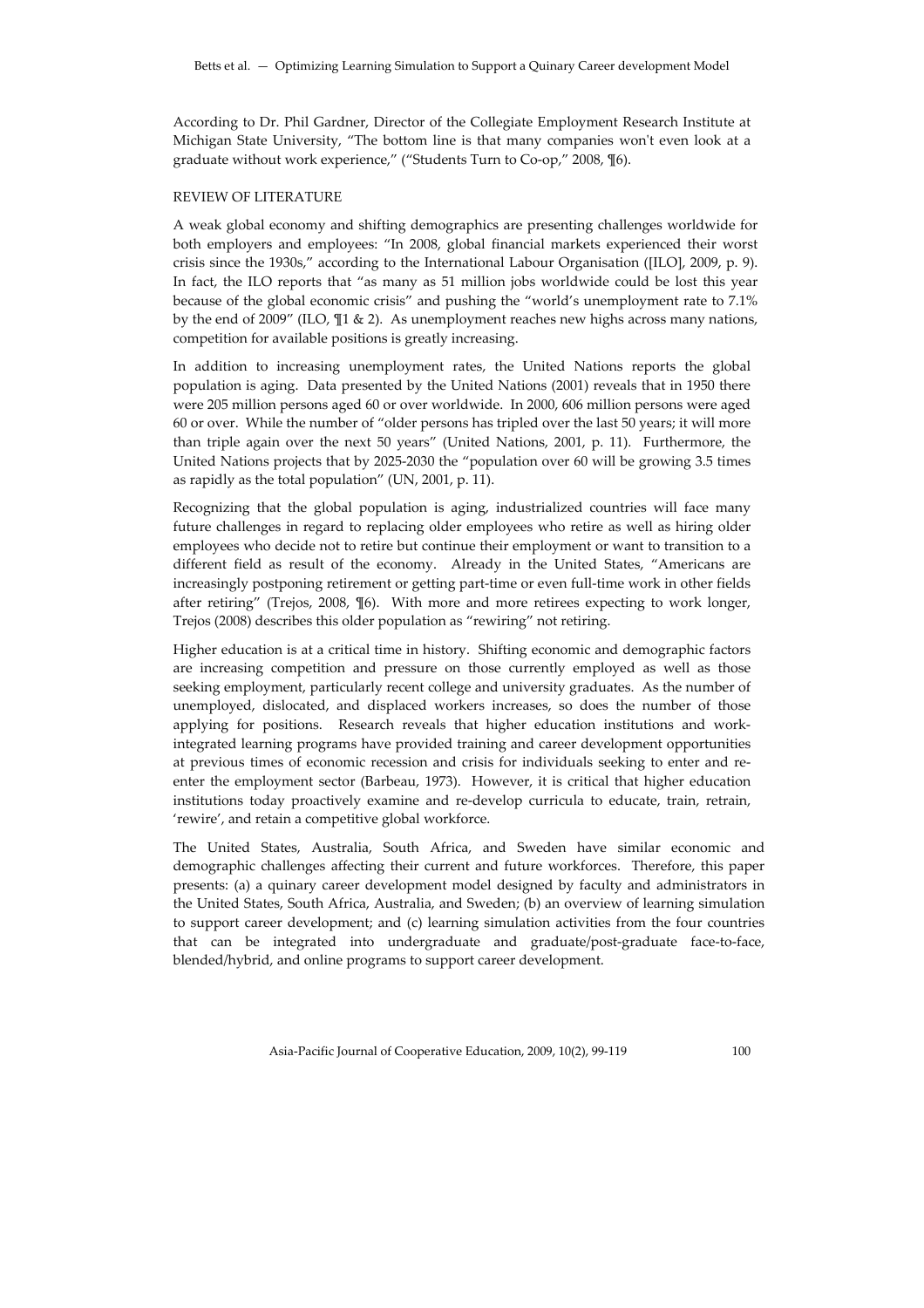## QUINARY CAREER DEVELOPMENT MODEL

To proactively address global workforce and higher education challenges, a quinary career development model was designed by faculty and administrators in the United States, Australia, South Africa, and Sweden. This quinary model builds upon *five stages* of career development: education, training, learning simulation, work‐integrated learning, and career placement, advancement, and transition.

Education and training provide the foundation for the career development model. During these first two stages, students are engaged in active and passive learning activities to acquire knowledge and skills that will be applied through learning simulation activities. It is through learning simulation that students begin to acquire experience in a secure and supported environment as they engage in real-life scenarios through role-plays, sociodramas, psychodramas, gaming, and reflection to develop and reinforce the knowledge and skills learned in the classroom. Through learning simulation and constructive feedback, students gain experience and confidence as they prepare for work‐integrated learning (e.g., internships, cooperative education, student teaching, clinical rotations, service learning, etc). It is then through active engagement in work‐integrated learning programs as well as reflective practice and feedback that students gain practical experience in preparing for career placement, advancement, or transition. The quinary model also integrates ongoing evaluation to provide critical data and feedback regarding each of the five stages.

Figure 1 illustrates the interconnection between the five stages that support the quinary career development model. While each stage independently contributes to career development, it is when all five stages are strategically integrated into curricula that they fully optimize the conceptual underpinnings of this model. Evaluation further forms an integral part of each of the stages in the quinary career development model.



FIGURE 1 A quinary career development model developed by the authors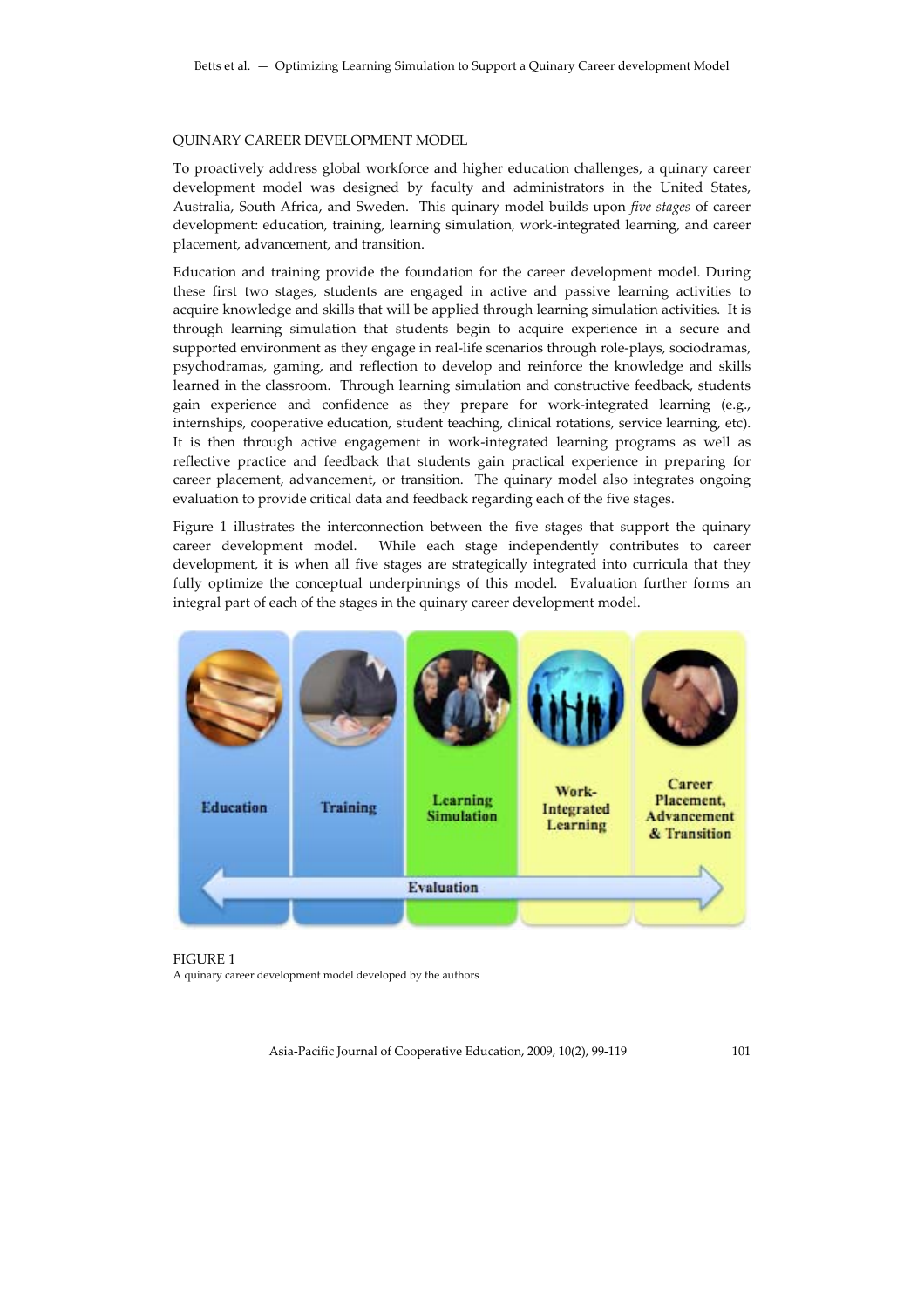A description of each of the five areas of research that support the quinary career development model is provided to highlight how each stage is interconnected in preparing students for career development for today's global workforce.

## *Education*

Education is an active process involving instruction, guidance, and supervision. As indicated by Erasmus, Loedolff, Mda and Nel (2007), education involves "activities that provide the knowledge, skills, and moral values that individuals will need in the ordinary course of life" (p. 2). Education plays a vital role in today's global society for both the whole of society and for the individuals within society. In the words of Nelson Mandela, "Education is the most powerful weapon which you can use to change the world" (Quoteworld.com, n.d., n.p.). In modern society, education has been linked to economic success, global citizenship, workforce development, and to the creation and maintenance of democratic societies. According to *New Learning: A Charter for Australian Education*, a report by the Australian Council of Deans of Education (2001):

The Council believes that education will become more important not only to economic success, but to the preservation of social cohesion and democracy. The new economy will demand highly trained workers, autonomous learners and citizens both well-connected and secure in their identity. Skills of collaboration will supersede the competitive skills required in the old industrial economy and the focus will shift to interpersonal relations and communications. (p. 1)

The report further states the 'new economy' is more dependent than ever upon education and that the "competitive advantage today is built on the knowledge of a nation's workforce more than upon the old foundations of success – natural resources and fixed capital" (p. 19). Higher education, also referred to as postsecondary education, provides extensive opportunities for career development, advancement, and transition in support of workforce development. According to the *Review of Australian Higher Education Final Report* (2008):

Higher education is the site for the production and transmission of new knowledge and for new applications of knowledge. It is here that the most highly skilled members of the workforce are educated and here too that the intellectual base for new knowledge intensive industries are formed. (p. 5)

Therefore, stage one of the quinary model, *education*, provides a foundation for career development. It is through this active process involving instruction, guidance, and supervision that individuals gain knowledge, skills, and values that can be applied professionally and personally in the course of life.

#### *Training*

Training, as defined by the Department of Employment in England, is "the systematic development of the attitude/knowledge/skill or behaviour pattern required by an individual to perform adequately a task or job" (Analoui, 1993, cited in "Training and Transfer of Learning," 1993 p. 4). Swanepoel, Erasmus, Van Wyk and Schenk, (2000) refer to the principal aim of training as "the improvement of employees' skills, knowledge and attitudes so that they can perform their duties according to set standards" (p. 495). Erasmus et al., (2007) refer to training as a "way in which an enterprise uses a systematic process to modify the knowledge, skills and behaviour of employees to enable it to achieve its objectives" (p. 2). From these three definitions, training can be described as a structured or guided process to modify or develop knowledge, skills, attitudes and behavior of an individual to perform a task or job at a specific level. Moreover, if the definition of *education* as provided by Erasmus et al, (2007, p. 2) is taken as "activities that provide" and the definition of *training* is taken as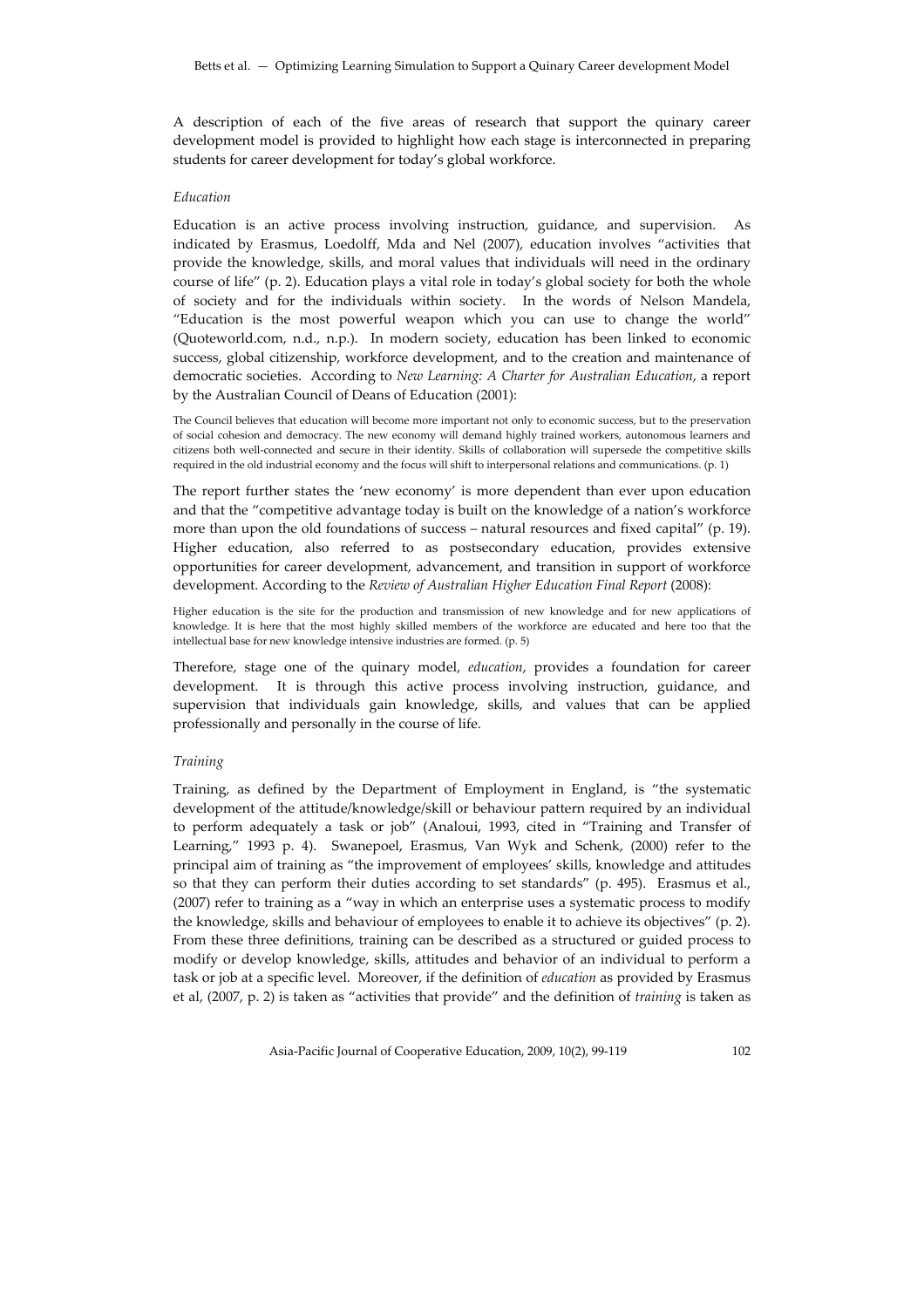"process to modify to perform at specific level," then training could be seen as the further development and/or realignment of a person's education to fit in with a specific environment or to fit in with a required skills set.

Education and training combined provide the foundation for a competitive workforce. As indicated by Kirby (2000), "Education and training are the main instruments available to governments and the community to prepare individuals for a rapidly‐changing, increasingly‐ demanding world of work and to improve their employability" (p. 37). Therefore, stage two of the quinary career development model, *training*, builds upon education by providing a structured or guided process to modify or develop knowledge, skills, attitudes and behavior to further develop and/or realign a person's education to fit in with a specific environment or to fit in with a required skills set.

#### *Learning Simulation*

The term *learning simulation* was developed in spring 2006 to serve as an umbrella definition for student learning as it relates to pedagogy in the Master of Science in Higher Education in the School of Education at Drexel University. Learning simulation is defined as:

A set of educational and training techniques and strategies that engage individuals in real‐life scenarios through role‐ plays, sociodramas, psychodramas, gaming, and reflection to develop and reinforce knowledge and skills learned in the classroom and workplace relating to problem‐solving, decision‐making, leadership, collaboration, and communication. (Betts, 2009, p. 20)

While simulation is not a new concept, the term learning simulation was developed to focus on pedagogical techniques and strategies associated with role‐plays, sociodramas, psychodramas, gaming, and reflection activities. The term learning simulation should not be confused with course management systems (e.g., Blackboard™, Moodle™, Angel™, etc.) or online Multi‐User Virtual Environments (MUVEs, e.g., Second Life, Active, Lively, etc.). As noted by Betts (2009), "Learning simulation involves techniques and strategies to develop and reinforce learned skills while course management systems and MUVEs support learning simulation" (p. 20).

As an analytical concept, simulation has been defined and deconstructed in many different ways. Rystedt (2002, p.7) suggests that "Simulation, as a generic term, refers to attempts to imitate the course or functioning of a specific composite process," where the purpose is to understand the process being modeled. While simulation is often associated with information technologies or virtual reality, it has historical roots in gaming that date back as far as 3000 BC to a Chinese war game called Wei-Chi, the game of encirclement (Hsu, 1989). Further research into simulation indicates, "Simulation is a technique, not a technology, to replace or amplify real experiences with guided experiences, often immersive in nature, that evoke or replicate substantial aspects of the real world in a fully interactive fashion" (Gaba, 2004, p. i2).

With computer simulation, Vincent (1998) states, from a design perspective, a simulation consists of three interrelated components. First, the *system* deals with the delimitations of the simulation. Second, the *simulation model* constitutes the actual abstraction of the system where the elements of the simulation and their mutual interaction are specified. Third, a *simulation program* with a user‐interface needs to be designed that frames the possibilities of interaction during the simulation. Additionally, the level of *fidelity* (Choi, 1997) of a simulation is important in that fidelity refers to how well the simulation model and the interface mimic the real world phenomenon that is being simulated.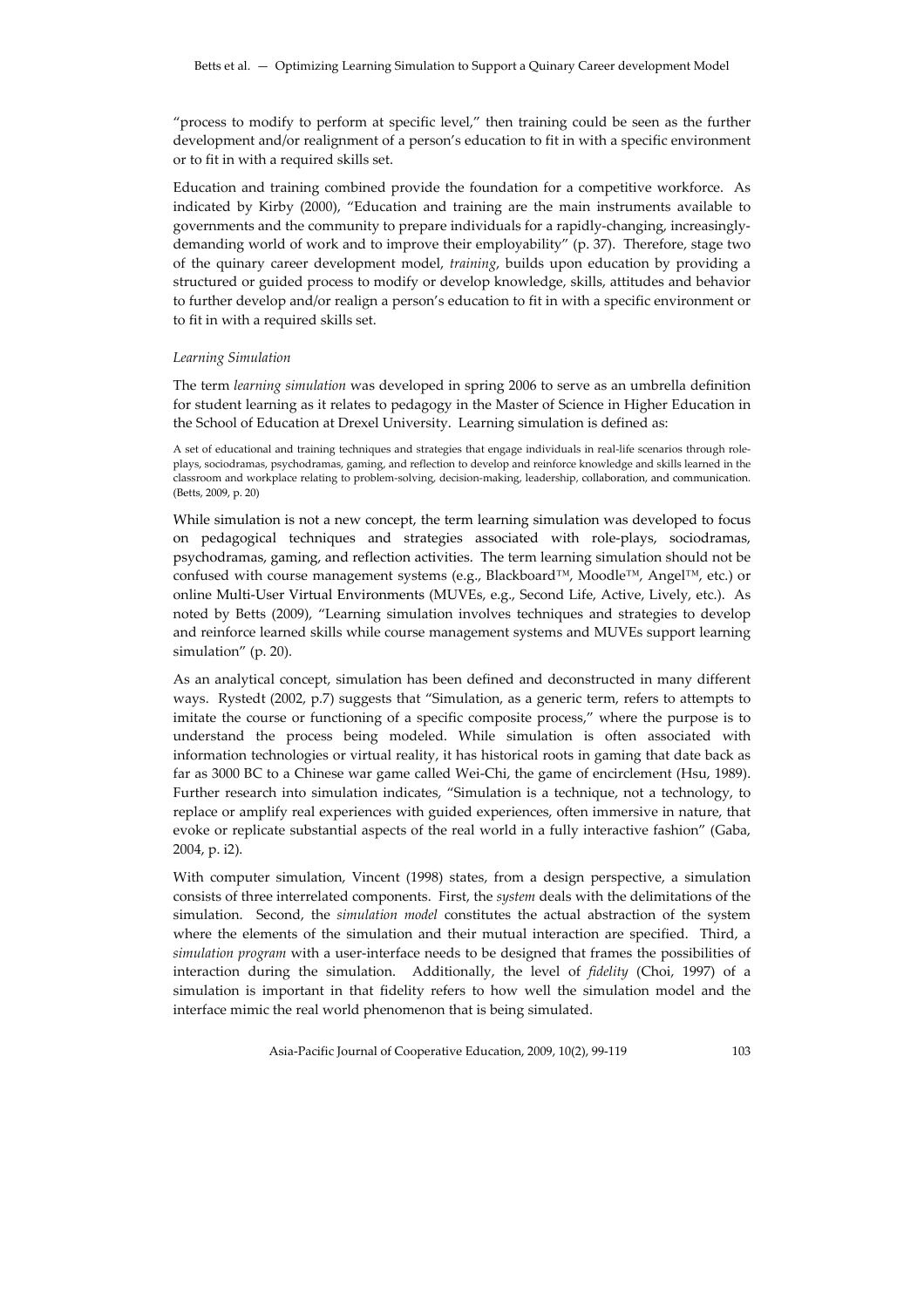Simulation easily lends itself to educational settings where learners can explore a phenomenon without risks in terms of material and personal damages that exist in a real world setting (Rystedt, 2002). Basically there are two different approaches to the use of simulation for learning purposes (Towne, 1995). First, students can engage in the creation of simulation models and thereby arrive at a better understanding of how the modeled system works (Alessi, 2000), or second, students can engage in interaction with ready-made models and in the process learn how the system functions ‐ *conceptual simulation* (Banks, 1998), or become more skilled in participating in a social setting, or in performing a specific task ‐ *procedural simulation* (Bennet, 1995). According to Betts (2009) "Learning simulation provides innovative opportunities for students to apply acquired knowledge and skills as well as to actualize or test concepts and theories in a variety of settings" (p. 20). Moreover, learning simulation when integrated into curricula builds upon education and training, preparing students for work‐integrated learning and ultimately career placement, advancement, and transition. Therefore, stage three of the quinary career development model, *Learning Simulation*, builds upon education and training through integrating learning simulation into curricula to engage individuals in real-life scenarios to develop and reinforce knowledge and skills learned in the classroom and workplace.

#### *Work‐Integrated Learning*

Work-integrated learning (WIL) is often used as an umbrella concept to encompass a wide range of educational models with the common denominator that engages students in professional development as part of his or her education. Popular models for WIL include cooperative education, internships, and preceptorship (Budgen & Gamroth, 2008). According to the World Association of Cooperative Education (WACE) (n.d.):"Work Integrated Learning combines professional work experience with classroom studies in many forms, including: research, internships, study abroad, service learning, student teaching, clinical rotations, community service, industry attachments, cooperative education, and professional work placements" (¶3).

In a sense, WIL can be viewed as a pedagogical philosophy (Svensson et al. 2007) that emphasizes the values and qualities that come from integrating academic studies with work‐ life experiences. However, the wide range of WIL models demonstrates there are large differences between countries, and also between different academic fields. Also within a certain WIL tradition the underlying rationale can change over time. Cooperative education (co‐op) is a good example, where originally it was developed in the early 20th century as an economic model that would make engineering schools affordable for middle class males. Later the rationale evolved to meet new challenges such as the increased number of women in the labor market post World War II (Houshmand & Papadakis, 2006). Today, discussions on the benefits of co‐op tend to emphasize the learning outcomes and the increased employability rather than mere financial arguments.

Stage four of the quinary career development model, *work‐integrated learning*, builds upon education, training, and learning simulation so individuals can begin integrating knowledge, skills, and experience into productive work‐integrated learning in a field related to their academic or career goals in preparation for career placement, advancement, and transition.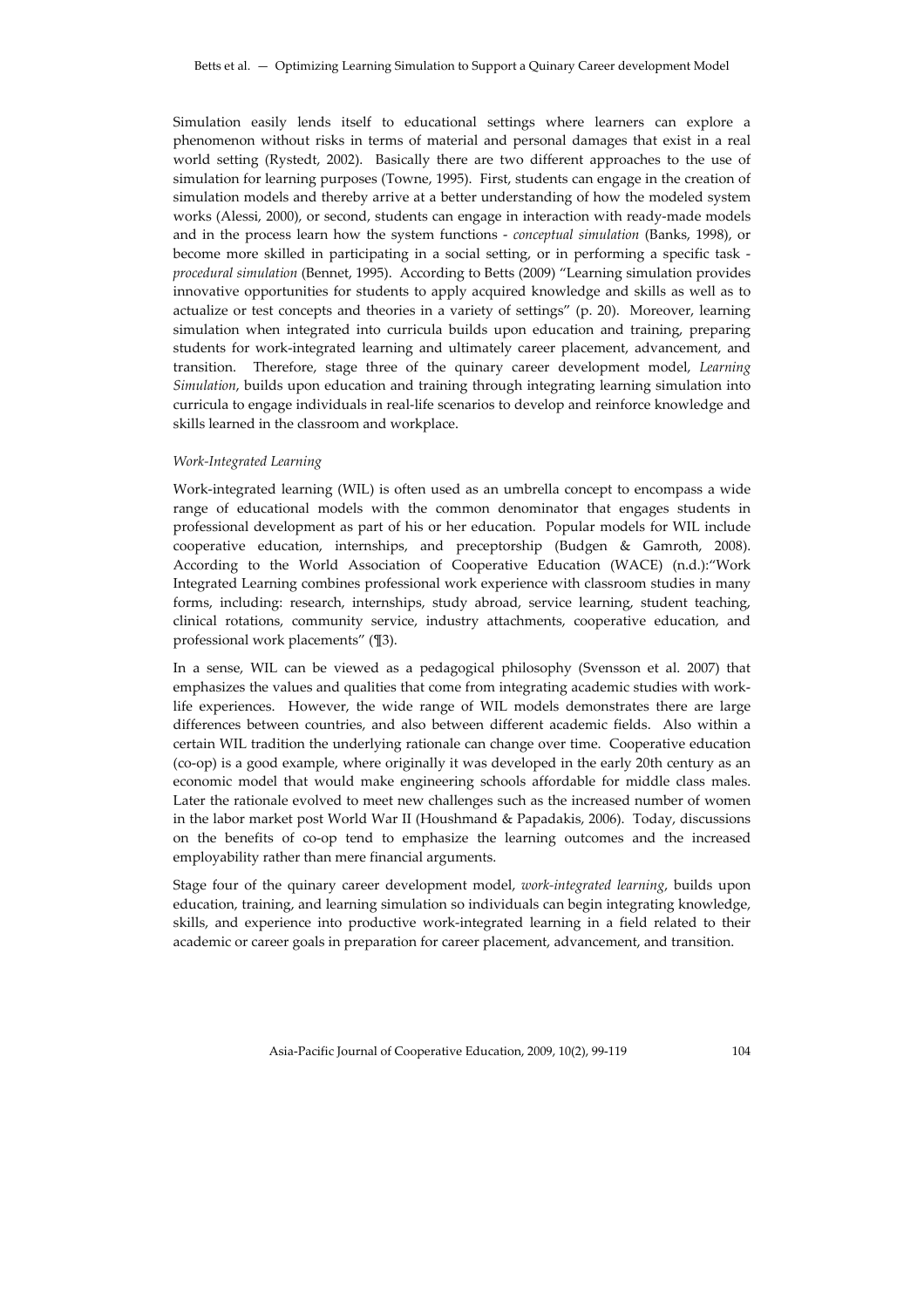#### *Career Placement, Advancement & Transition*

Higher education institutions provide extensive opportunities for individuals to complete degrees, certificates, and/or certification. As the number of non-traditional students enrolled in higher education outpaces the number of traditional students, higher education must extend its programming and career development services to meet the needs of individuals seeking first time career placement, advancement, and transition.

For undergraduate students, career placement is becoming increasingly challenging with the weak global economy and greater competition for fewer positions. Concurrently, the requirement of a master's degree is becoming increasingly more common for career advancement in mid‐ and senior level management positions. Therefore, higher education provides extensive opportunities for career development, placement, and advancement. Additionally, higher education provides new opportunities for career transition for dislocated workers, displaced workers, individuals who are in fear of losing their jobs, and the unemployed. Career transition is also important for older individuals who must continue working or may be seeking new careers in a different field, particularly, those individuals who are now forced out of retirement due to the economy.

Higher education institutions provide extensive services for career placement, advancement, and transition. Career development centers, such as at Drexel University (United States), Victoria University (Australia), University of Johannesburg, (South Africa), and University West (Sweden), provide extensive career services for students that may include, but are not limited to, career counseling, career workshops, career fairs, group and one‐on‐one training sessions (interviews, cover letters, portfolios, etc.), and access to national and international employment databases. Additionally, increasing numbers of higher education institutions worldwide are offering career services for recent graduates and alumni that may include seminars, networking events, workshops, career counseling, and online resources. With the ubiquity of technology and advancements in telecommunications, students and alumni readily have access to career services through higher education institutions as they embark on career development, placement, advancement, transition, and ongoing professional development.

The fifth stage of the quinary career development model, *Career Placement, Advancement & Transition***,** represents the last of the five stages. However, the model does not end at this point. Following career placement, advancement and transition, the model will begin again at stage one, *Education*, as individuals begin ongoing professional/career development. Education, training, learning simulation, and work‐integrated learning will continue to provide new knowledge, skills, and experience needed for career placement, advancement, and transition.

## *Evaluation*

As with any new initiative or program, formative evaluation and summative evaluation provide valuable data for continuous quality improvement. Data driven decision-making is essential in evaluating the efficacy of instruction, course materials, activities, etc. It is also important to assess whether or not learning outcomes are being met through courses and programming. Collected data and feedback enable administrators and faculty to identity strategies, methods, and practices that should be replicated as well as revised. For programs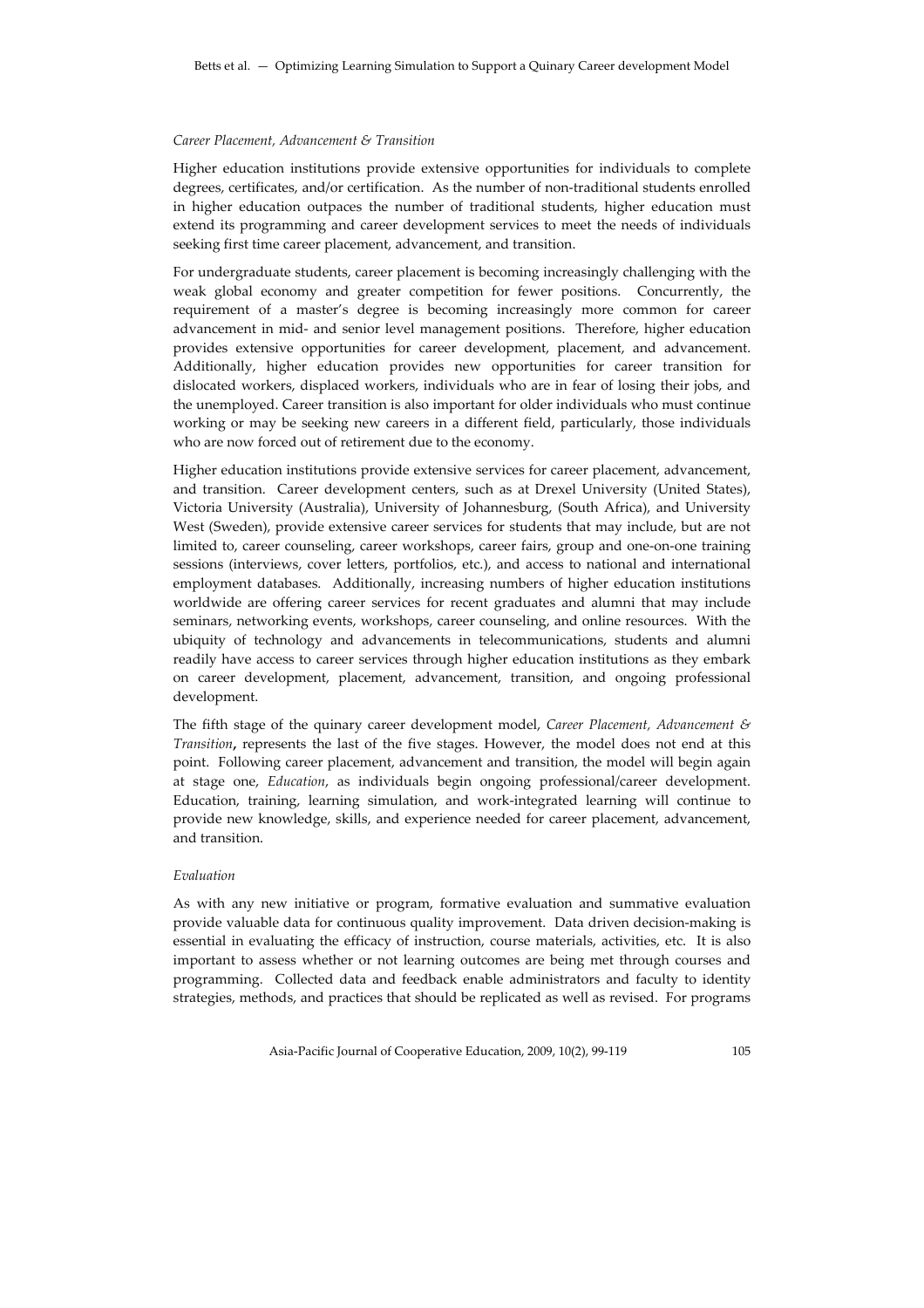that integrate new career development strategies and/or new learning simulation activities into curricula, such as presented in this paper, formative and summative evaluation should be incorporated.

Formative evaluation is conducted during a course or program to assist with development and improvement (Scriven, 1967). Summative evaluation is conducted at the end of a course or program to measure effectiveness and value (Scriven, 1967). While formative evaluations are typically internal, summative evaluations are external. According to Trochim (n.d.) formative evaluations examine the delivery of a program or technology, quality of implementation, and assessment of the organizational context, procedures, inputs, etc. Formative evaluation includes needs assessment, process evaluation, implementation evaluation, and so on. Summative evaluations, as indicated by Trochim (n.d.), examine effects, outcomes, overall impact, estimation of costs, and so on. Summative evaluation includes outcome evaluation, impact evaluation, cost-effectiveness and cost benefit analysis. When formative and summative evaluations are integrated into programs, they provide invaluable opportunities to collect benchmarking data and conduct ongoing assessment based on new programs and initiatives to measure engagement, delivery methods, efficacy, cost‐effectiveness, and outcomes.

## OVERVIEW OF LEARNING SIMULATION TO SUPPORT CAREER DEVELOPMENT

Learning simulation is central to career development and in preparing students for workintegrated learning, career placement, advancement, and transition. Typically learning simulation activities mirror current or emerging issues and problems occurring in the workplace, thus challenging students to actively engage in evaluation, decision-making, problem‐solving, collaboration, communication, resolution, and so on. Through innovative activities and constructive feedback, students gain experience and confidence in a secure and supportive environment as they prepare for work-integrated learning (e.g., co-ops, internships, clinical rotations, study abroad, etc.) and future career placement. To better understand how learning simulation builds upon education and training, it is important to provide an overview of role‐play, sociodramas, psychodramas, gaming, and reflection.

## *Role‐Play*

*Role‐play* is used to create simulated scenarios where individuals are assigned specific roles to act out defined situations with a system of rules or guidelines. Role‐play allows a student to be exposed to the various sides of an issue and allows students to be more involved in the process of learning (Goad, 1982, p. 17). Through role‐play, Hsu (2004) states "It is hoped that students gain a better understanding of the roles and relationships as well as a better awareness of their own activities" (p. 409). Therefore, role‐play is then conducted in a "risk free" environment (Eitington, 2002, p. 105).

In a training situation, Eitington (2002) states, role‐playing "allows the receipt of adequately objective feedback about one's performance so that one can learn from what others (peers, the trainer) see, hear, and feel" (p. 105). Role‐play also integrates reflection and self‐reflection. For example, participants must consider how to carry out the role they have been assigned through their own experience or reflection. Additionally, students must consider how they would act or someone else would act in the assigned role. Based on the role‐play, constructive feedback is then provided for further reflection and self‐reflection.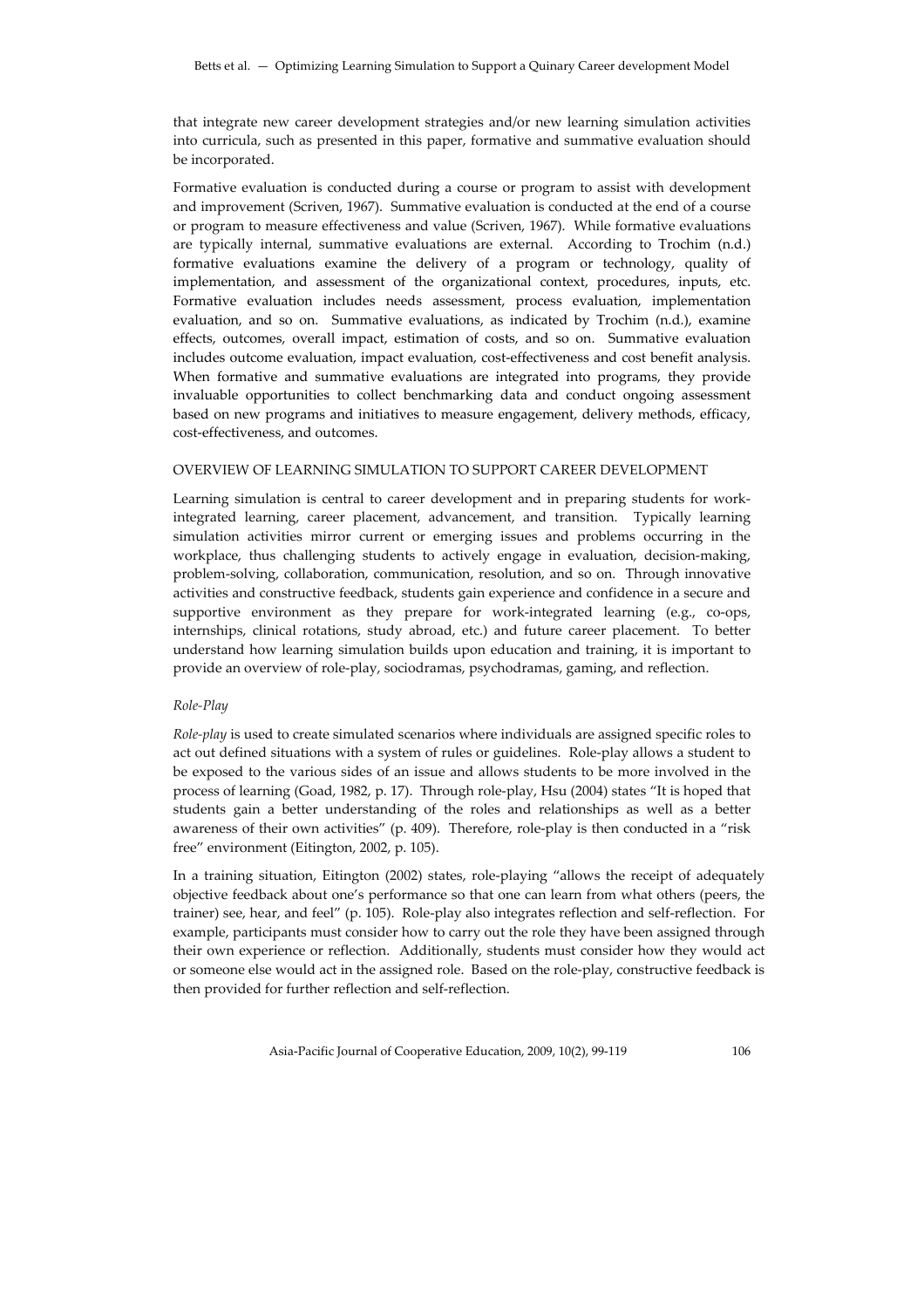Role‐play can include *individual* and *interactive* exercises where students research historic, current, or emerging issues from the role of assigned *enactors*. Within *individual role‐play*, students can: (a) write position papers, (b) write and deliver speeches, (c) write letters, (d) develop and present problem statements, and so on. With *interactive role‐play*, students take on the role of assigned enactors and participate in real‐life or hypothetical scenarios that involve: (a) debate, (b) conflict management, (c) persuasion, (d) crisis management, (e) problem solving, and so on. In "Role‐Playing Simulations in Urban Planning Education: A Survey of Student Learning Expectations and Outcomes," Meligrana and Andrew (2003) discuss how specific planning skills may be effectively taught through the use of role‐playing. They conclude that role‐playing can provide a multifaceted learning experience including, multiple perspectives in planning, how to "think on one's feet," and how to relate laws in a particular planning issue (Meligrana & Andrew, 2003, pp.105‐106). According to Van Ments (1991), "As a technique, role‐play has proved to be very powerful. It is highly motivating and enables students to put themselves in situations they have never experienced before" (p. 10).

#### *Psychodrama* and *Sociodrama*

The terms *psychodrama* and *sociodrama* were conceived and developed by Dr. Jacob L. Moreno (1889‐1974). According to the British Psychodrama Association (BPA), the term psychodrama is defined as follows:

Psychodrama employs guided dramatic action to examine problems or issues raised by an individual. Using experiential methods, sociometry, role theory, and group dynamics, psychodrama facilitates insight, personal growth, and integration on cognitive, affective, and behavioral levels. It clarifies issues, increases physical and emotional well‐being, enhances learning and develops new skills. (n.d., ¶1)

## The term sociodramas is defined by BPA (n.d.) as follows:

Sociodrama is used with groups wishing to explore common issues in training, organizations, community, educational and political contexts. It uses many of the same techniques as psychodrama to enable individual and group learning and change. (¶6)

According to Sternberg and Garcia (2000), Moreno "viewed each person as a composite of the roles he or she plays" (p. 5). Therefore, "Moreno devised two modalities to facilitate exploration of role: sociodrama for collective components and psychodrama for private components" (Sternberg & Garcia, 2000, p. 5).

Psychodrama is often associated with psychology, psychotherapy, and cathartic therapy; however, it is also used in business and education. Psychodrama, deals with feelings and thoughts. Moreover, psychodrama focuses on the individual and his or her personal problems, issues, and/or challenges while sociodrama focuses on collective issues. While psychodrama is viewed as a therapeutic modality, it can be used for education and training through recreating real situations that individuals act out involving deeply expressed emotions. For example, psychodrama is used by the National Psychodrama Training Center to prepare trial lawyers.

Sociodrama brings together individuals through a collective issue or process that involves spontaneity and creativity. Sociodrama shares similarities to role-play; however, sociodrama involves specific techniques that broaden and deepen the scope of the enactment (Sternberg & Garcia, 2000). Sociodramas may include *mock* trials, sales, board presentations, technical visits, interviews, medical visits, and so on. Both psychodrama and sociodrama are both important to human development.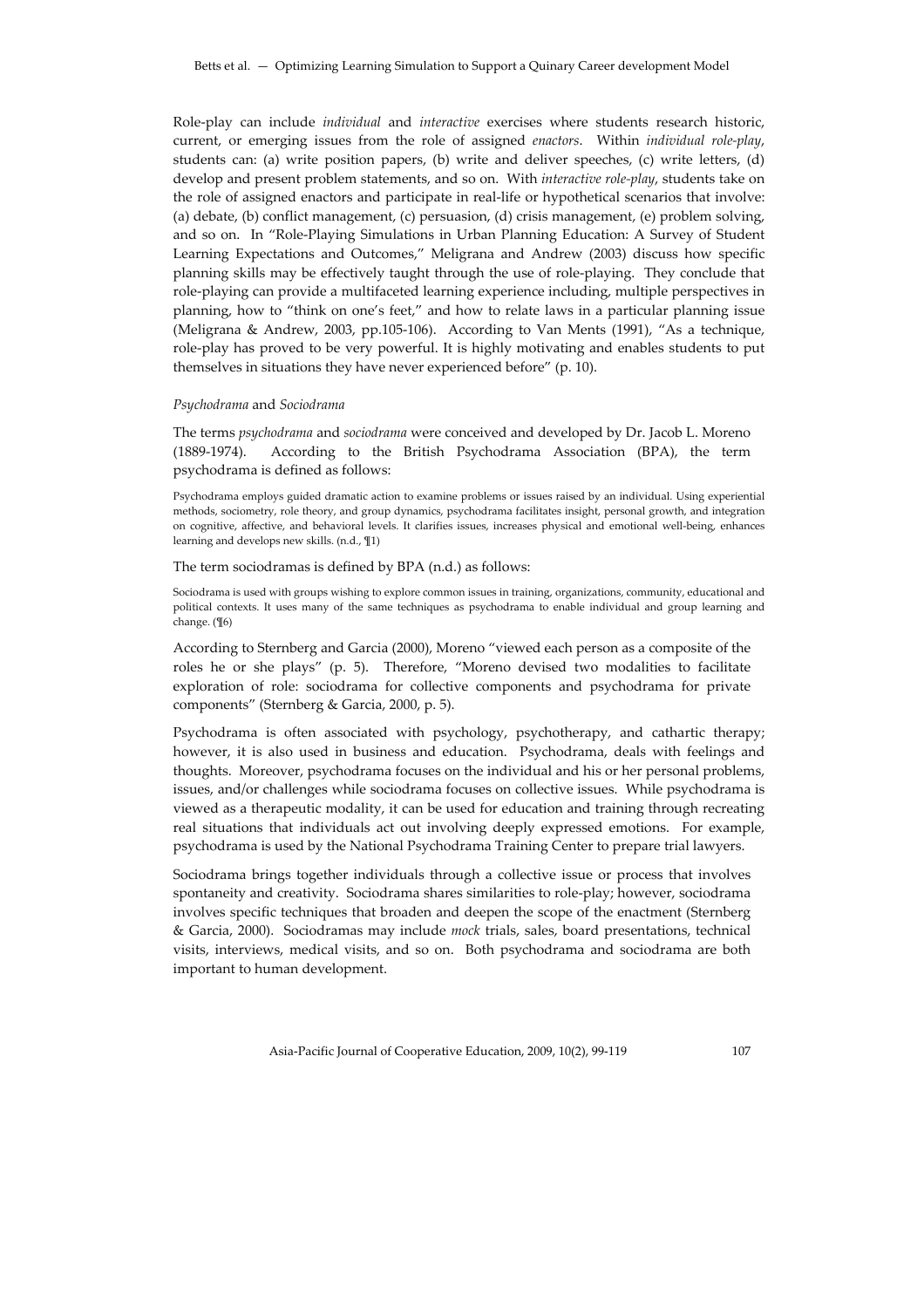#### *Gaming*

*Gaming* as defined by Hsu (2004) "consist of interactions among groups of players (decision makers) placed in a prescribed setting and constrained by a set of rules and procedures. The behavior and the interaction can possibly involve competition, cooperation, conflict, or even collusion" (p. 409). El‐Shamy (2001) defines a training game as "a competitive activity played according to rules within a given context … in which the skills required and competencies being built in the game are those that are applicable beyond the game itself to the particular subject matter being studied" (p. 17).

Gaming in the military, education, healthcare, and public policy can assist individuals to gain experience by enacting real-life scenarios. According to Squire (2005), "Over the past few years, games have gone from social pariahs to the darlings of the media, technology, and now educational industries" (¶1). As further noted in USA Today, "Twenty years after video flight simulators first introduced most gamers to the idea that video games could be used to learn real skills, advances in computer graphics and the ready availability of broadband lines have spurred interest in a new generation of 'serious' video games" (¶8). Today, gaming is a multibillion‐dollar industry that extends beyond the classroom and computer to wireless data usage and the explosive emergence of mobile gaming.

## *Reflection*

Thinking as described by Dewey (1933) is not a case of *spontaneous combustion*, but rather something that is evoked causing doubt that leads one to carry on systemic and protracted inquiry. Reflective thinking involves overcoming the inclination to accept suggestions at their face value and suspending judgment during further inquiry (Dewey, 1933). While experience plays a critical role in learning, "experience alone is not the key to learning" (Boud, Keogh & Walker, 1985, p. 7). Reflection is also vital to learning, and according to Johns, Joiner, Stenning, Latchford, Madden, Groom and Freshwater (2002), "guided reflection is a process of self‐inquiry to enable the practitioner to realize desirable and effective practice within a reflexive spiral of being and becoming" (p. 3). In the text *Guided Reflection*, Johns et al. (2002) write:

Guided reflection is the weaving of being and becoming. *Being* is the reflection of the practitioner's clinical practice as known through reflection – the stories written in a reflective journal or shared in guided reflection. *Becoming* is the reflection of the practitioner's journey from where she is at now to where she wants to be, as known by, looking back through the unfolding series of reflected-on experiences to perceive self as transformed or not. (p. x)

Hence, reflection turns experience into learning as well as evokes and fosters systemic and active inquiry.

## LEARNING SIMULATION ACTIVITIES FROM THE USA, SOUTH AFRICA, AUSTRALIA, AND SWEDEN TO SUPPORT CAREER DEVELOPMENT

Learning simulation is integrated into curricula in academic programs in the United States, Australia, South Africa and Sweden to prepare students for work‐integrated learning, career placement, advancement, and transition. Examples of learning simulation are provided from Drexel University's Masters of Science in Higher Education (MSHE) Program (United States), Victoria University's Bachelor of Sport and Recreation Management Career and Professional Development Program (Australia), University of Johannesburg's National Diploma: Town and Regional Planning (ND TRP) Programme (South Africa), and University West's Digital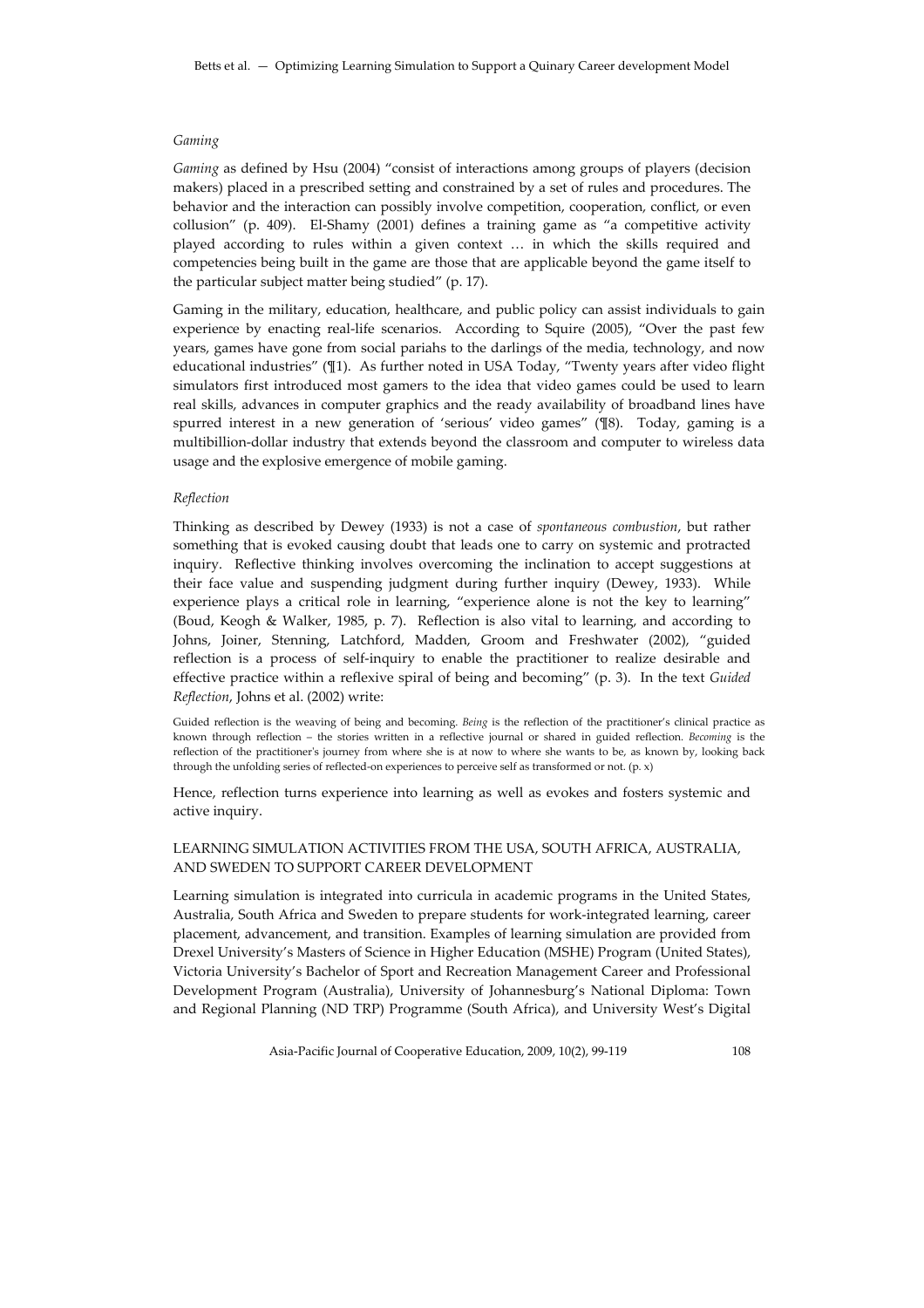Media Programme and Information Systems Programme (Sweden). Drexel University's MSHE Program is offered to graduate students through two formats: fully online and blended (also referred to as hybrid). Victoria University's Bachelor of Sport and Recreation Management Career and Professional Development Program is offered to students on campus. University of Johannesburg's ND TRP Programme is offered to undergraduate students on campus. University West's Digital Media programme is offered to undergraduate students on campus, and the Information Systems Programme is offered to undergraduate and graduate students through both on campus and online formats.

#### *Role‐Play Examples*

#### Online Weekly Discussion Boards – Drexel University

Role‐play is integrated into weekly text and voice discussion boards in Drexel University's MSHE Program. Throughout each 10-week quarter, 50% to 75% of the discussion boards involve role playing where students participate in discussions, debates, or prepare mini‐ presentations on historic, current, or emerging topics relating to the weekly lectures. The discussion board role‐plays are designed to reinforce strong written and oral communication skills on topics that are prevalent across higher education institutions. For the first discussion board posting, students are required to make a position statement with supporting rationale based on the lecture materials, readings, and research outside of the classroom. Students are then required to respond to their classmates, but their postings must focus on the content of the text or voice posting. Therefore, students must either agree, disagree or constructively challenge cited examples from the posting. Students are then encouraged to further respond to classmates to expand the discussion. The discussion board role‐plays support and reinforce stated course outcomes relating to research, communication, and knowledge acquisition of lecture materials as well as historic, current, and emerging issues.

## Role Play Assessments – University West

The Digital Media Programme at University West offers a course that focuses on basic techniques regarding planning, production, and post‐production of a video. There is a specific course module on video production in which role‐play is connected to course assessment as a project. For the role‐play, each student has to produce a video as the primary deliverable. Additionally, the student has to take on multiple roles for this role‐play project. First, the students "pitch" their own video production to a panel consisting of two peers, acting the roles as: (a) the customer of the production, and (b) a journalist who is supposed to review/critique the video. Then, the students act out the roles of: (c) a customer and (d) a reviewer of videos produced by two of their peers. The shift in perspectives as each learner is forced to undergo when articulating their views on a video widens and enhance the learners' reflections on how to view video production. While the role‐play, at present is acted out in face‐to‐face settings, there are plans to move the concept into a distance educational setting where a learning environment such as Second Life may be used in the near future.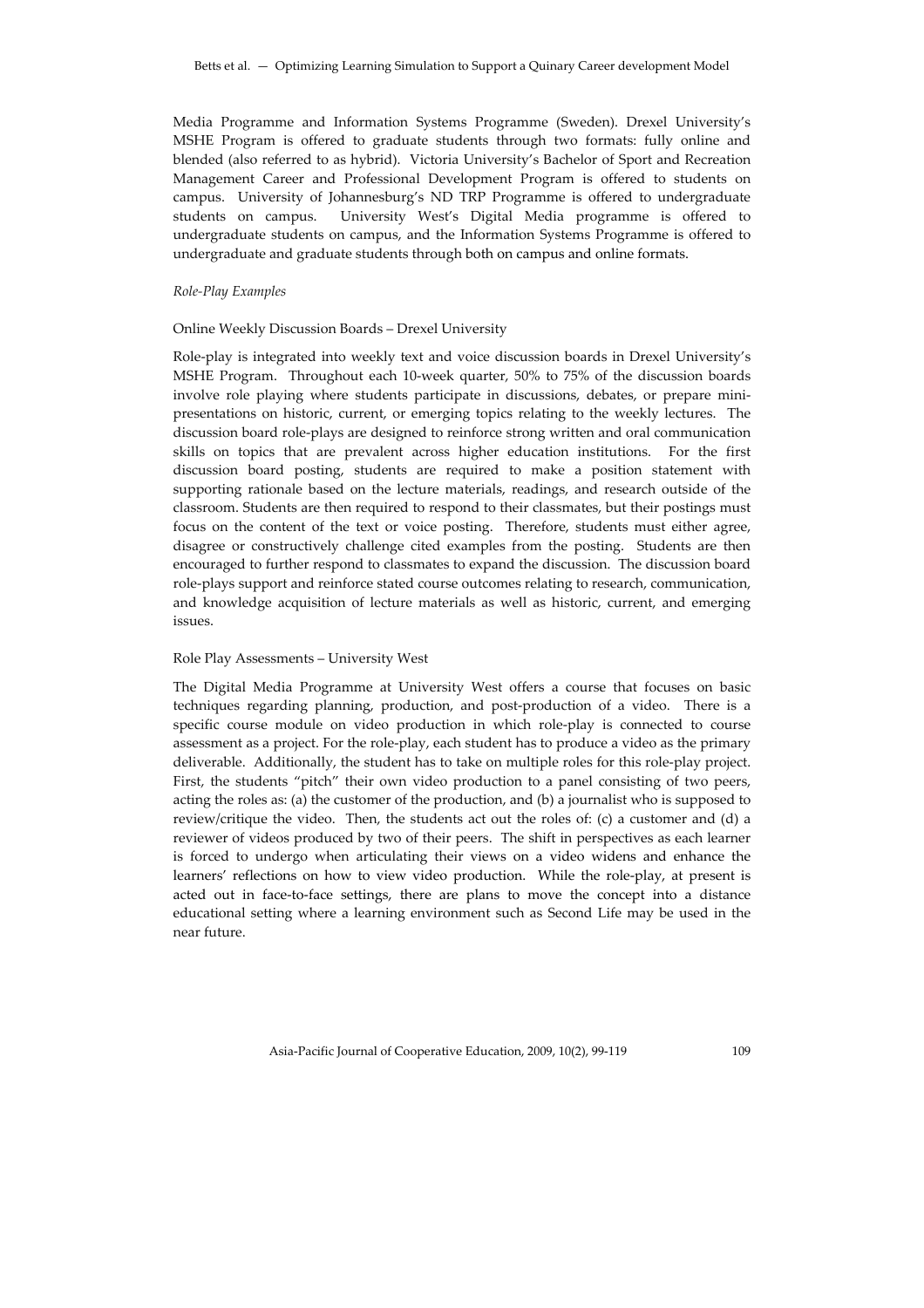#### *Psychodrama Examples*

## Mock Interviews – Victoria University

Students enrolled in the Bachelor of Sport and Recreation Management Career and Professional Development Program at Victoria University are required to participate in a face-to-face psychodrama on campus in preparation for job interviewing. For this activity, students attend a two‐day workshop and are told they each have a formal interview scheduled for the second day. In preparation for the interview, students are asked to reflect on their past and consider which achievements they can use to effectively self‐market themselves. Students are encouraged to prepare and rehearse a script for the interviews as well as dress appropriately for the interview. A "before" photograph of each student is taken on Day One of the workshop. On Day Two, students come to class as if they were going to a corporation or organization for an actual interview. Interviews are first conducted on Day Two in front of a panel of three students and then they are conducted in front of the entire class with all of the students serving as part of the search committee. After the first small panel interview, the students provide coaching for one another. For the interview performed in front of the entire class, the lecturer and all students provide written critiques of the interview**.**

The collected feedback is gathered and provided to the students for reflection. A photograph is taken of each student on Day Two, the day of the interview. Students are given a hard copy of the "pre‐interview" photo and the "interview‐day photo" so they can see their transformation from student to professional. As part of their own reflection, students are asked to provide a self‐critique of their own interview and to critique their professional image photograph with a grade and comments/suggestions for any improvements. Playing the role of interview coach and supporting peers as well as the interviewer enables students to gain valuable insights from one another and use the feedback and self‐reflection to refine their own interview skills.

#### Job Application & Mock Interviews – Drexel University

Drexel University's MSHE Program incorporates psychodrama into EDHE 606: Higher Education Career Development. In EDHE 606 students are required to identify and apply for a *real job* posted in the Chronicle of Higher Education that would be considered as their *next professional career step* upon graduation (e.g., new career placement, advancement, or transition). Students submit a cover letter, resume, and professional biography along with an ePortfolio to Drexel's Steinbright Career Development Center (SCDC). Upon submission of the *application*, students receive an email from the SCDC stating they are finalists for the position; however, due to the economy and budget cuts, they will have to participate in a "live" synchronous interview through Horizon Wimba Classroom or Second Life. They present to a search committee a PowerPoint™ presentation including: (a) a self-introduction, (b) highlights of their professional skills and experience, and (c) why they are the best candidates for the job. Upon completion of the live interviews, the search committee members provide students with evaluations and constructive feedback on the submitted application and the interview.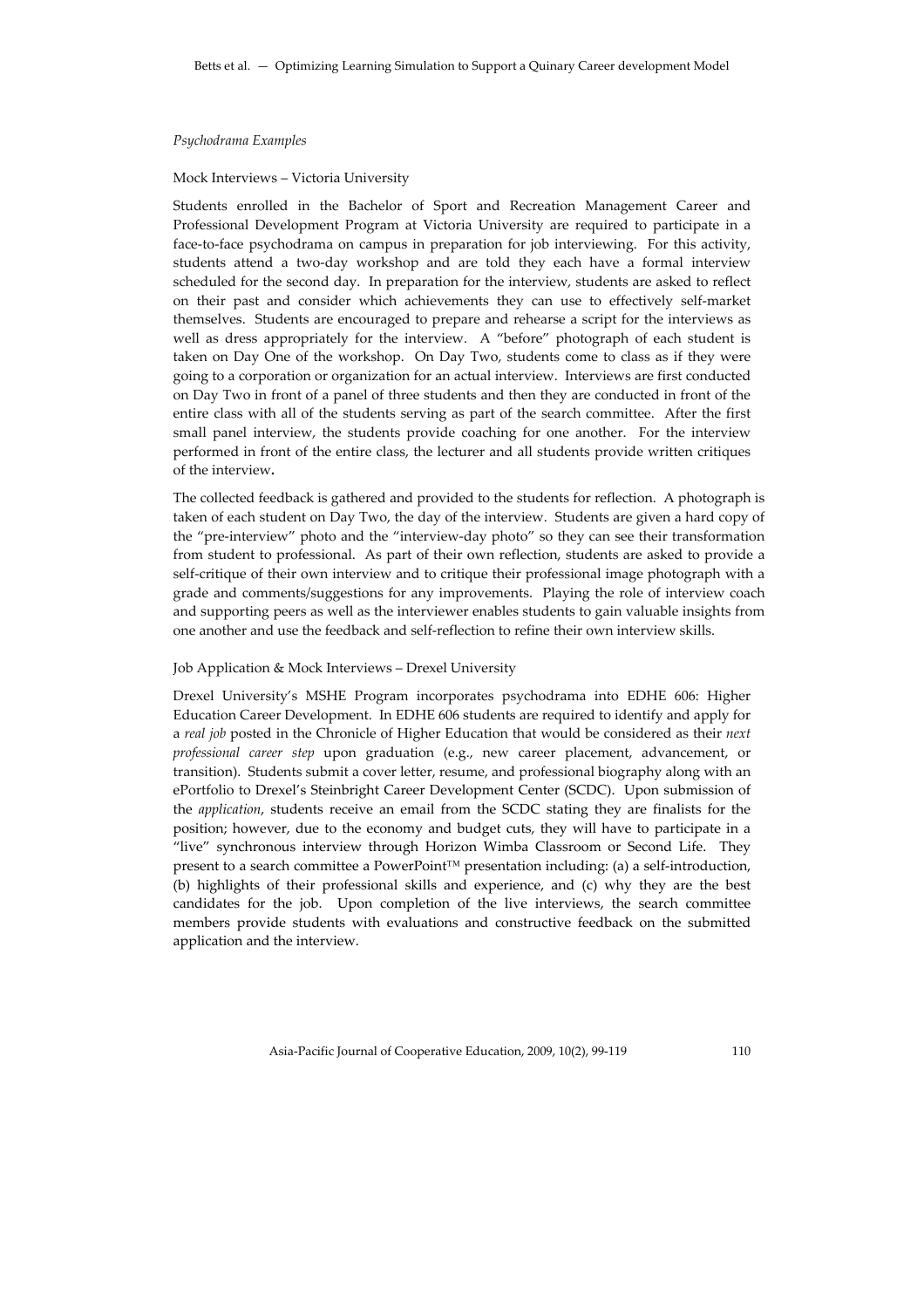#### *Sociodrama Examples*

Mock Planning Hearings – University of Johannesburg

The ND TRP Programme at the University of Johannesburg incorporates sociodrama into the course LPS211: Legal Procedures 2 through Mock Hearings. For the sociodrama, the lecturer designs a scenario for the assignment. An example of a scenario is as follows:

Client X, being the owner of property A, wants to change the zoning of his/her property. S/he approaches you to compile the necessary application(s) for the change in land use. However, there will be objections. A mock hearing will be held on a specific date. Moreover, a specific land use would be allocated that needs to be applied for.

Students are divided into groups and each is assigned a specific role. The roles typically include: (a) the Consultant team (the applicant team), (b) Objectors from the Community (Residents), (c) Objectors from Businesses, and (d) the Local Authority. The number of role‐ enactors can be extended depending on the size of the group with for example environmental groups, Ratepayer Associations, and Chamber's of Commerce.

Each group has to investigate relevant legislative frameworks, policy documents, site‐specific issues, and so on, in preparation of the mock hearing to be held. The students will inter alia have to ensure that the correct legislation is used and the correct processes are followed. Students are required to obtain real data pertaining to the application site (e.g., policies applicable to the area, property title deeds, existing uses, surrounding uses and existing property rights). A site inspection is also required to obtain such information. Documents must then be submitted on a predetermined date and these documents are circulated to the other parties (groups) in preparation of the hearing. All the groups must prepare their presentations/arguments to be presented in front of a Hearing Panel. Those groups that simulate the residents are normally given much more flexibility in their approach, as they represent so‐called non‐professionals. They typically do not stay within the framework set for the professional and are much more receptive to social and emotional reactions to issues raised by the consultant team.

The panel, consisting of the lecturer(s) and practitioners, then evaluate the proposals and arguments made by the different groups in favour of the application as well as against the application. The evaluation is made in terms of comprehensiveness and appearance of the documentations submitted, process followed, the validity of the arguments, presentation skills, the ability to convince the panel of their viewpoint or argument and the existing policies applicable in the area. The mock hearing follows the same rules as at a proper development hearing. Through this process, students learn to implement legislation and the processes set out in the legislation as well as followed at hearings. Additionally, they learn to address issues and arguments made at the hearings (thus to think on their feet) and to react to "emotional" arguments from the residents group.

## Peer‐Reviewed Research Conference – University West

In first and second year courses of the Information Systems and Digital Media Programme at University West, a sociodrama replicating a peer‐reviewed research conference is assigned. Prior to the beginning of the sociodrama, students are instructed briefly how to prepare for an actual research conference by reading and referencing academic texts as well as how to structure a scientific paper.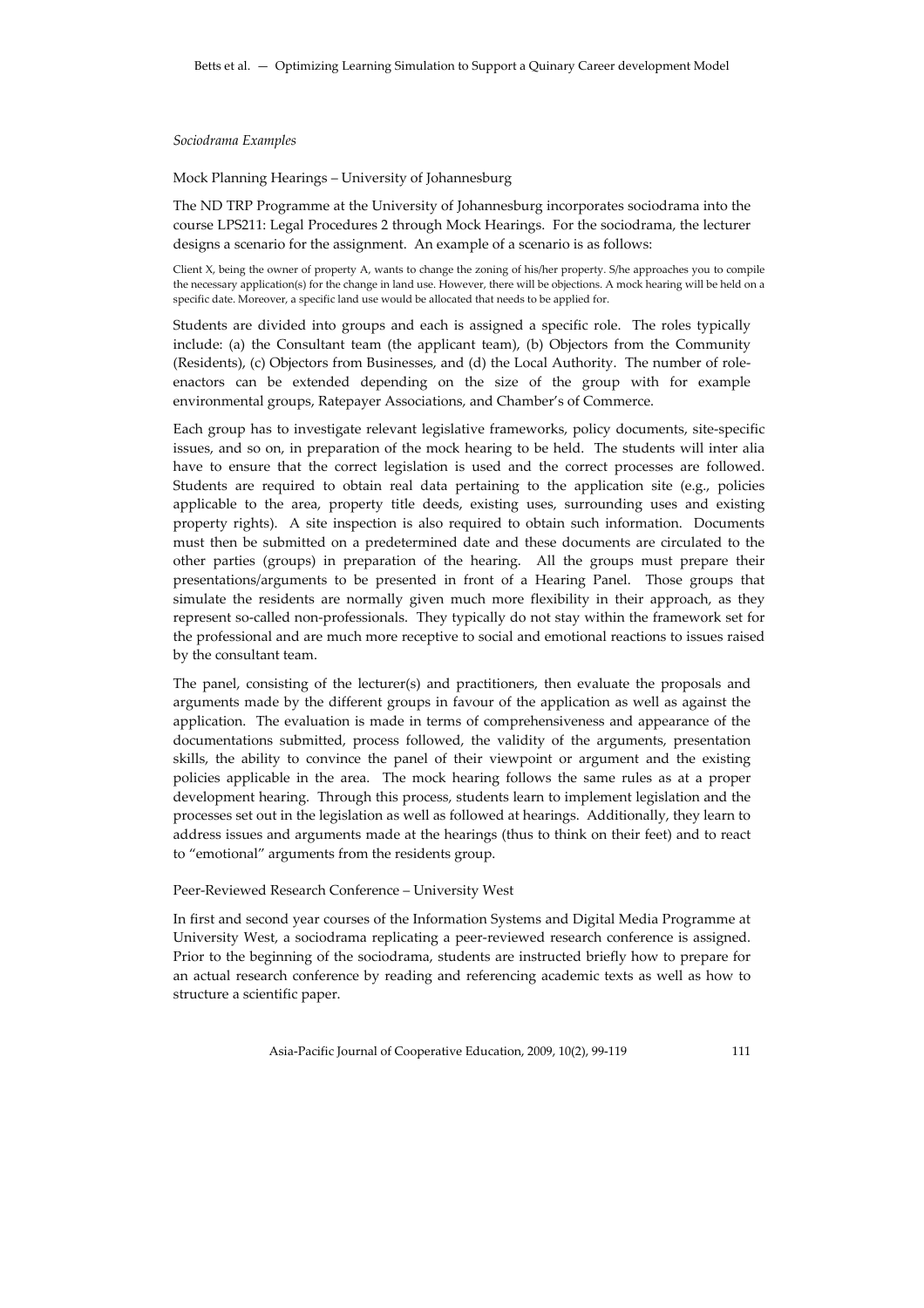For this peer-reviewed research conference, each student is required to write a research paper that is framed by an overall topic (e.g., future use of Information Technology, contemporary internet culture, understanding social software, etc.). In addition to submitting a research paper, the student also takes on the role of a conference reviewer. There are six distinct steps to the sociodrama.

- First, a specific deadline is disseminated to students with dates for the submission of draft papers using a document template that is restricted with respect to number of words and other format guidelines;
- Second, a double-blind review process is organized where every submitted paper is reviewed by three randomly assigned students/reviewers. Reviewers must articulate the major strengths and weaknesses of the paper, along with detailed recommendations for improvements. Furthermore, the reviewer grades the paper with respect to readability, contribution to science, methodology and whether they recommend the paper for plenary presentation or not. Finally, based on the quality of the paper, the reviewer states: accept as is, accept with minor revisions, accept with major revisions, or reject;
- Third, the instructor then plays the role of the conference editor and consequently summarizes the incoming reviews into editorial reports that are distributed to all authors. Each author can then reflect on the received reviews and prepare for the next stage of the process;
- Fourth, a new deadline is sent to the authors/students for submission of the final version of each paper. The final papers must include comments outlining to the editor on how reviewers' issues were addressed;
- Fifth, the instructor/editor selects which papers are to be presented in plenary sessions, and decides on which papers need to be supplemented in order to pass the course, including comments to the authors are framed as a second editorial letter; and
- The sixth and final step is the actual acting out of the conference where four selected papers are presented as keynote addresses, and the remaining papers are discussed in parallel sessions in smaller groups of students.

#### *Gaming Examples*

#### Automotive Industry Training Game – University West

At University West, a research project on virtual training has developed into an online game that focuses on training automotive industry operators. A simulated model is accessed through the Internet that enables users to take on the virtual role of an automotive industry operator since no physical hardware is accessible prior to a new car model actually appearing on the assembly line. The model involves the virtual automotive operator in both cognitive and practical dimensions to develop and reinforce skills in order to enhance the operators' motivation and engagement through ongoing training.

Each gaming session involves users in choosing correct operations in the correct order for a given configuration of a car. Prior to engaging in the simulation, students are provided with the correct sequence for each station on the assembly line as described in a standard operating sheet (SOS) since the SOS serves as a foundation for each game session. Users are then presented with four alternatives on what would be the next correct operation, and receive feedback corresponding to the status of his/her answer.

This gaming assignment is essential to training automotive operators since it requires students to learn the sequence of operation – the correct tool, for the correct operation, in the correct order. Moreover, students must master the assembly sequence in a sufficiently short period of time. The gaming simulation replicates the cognitive aspects in automotive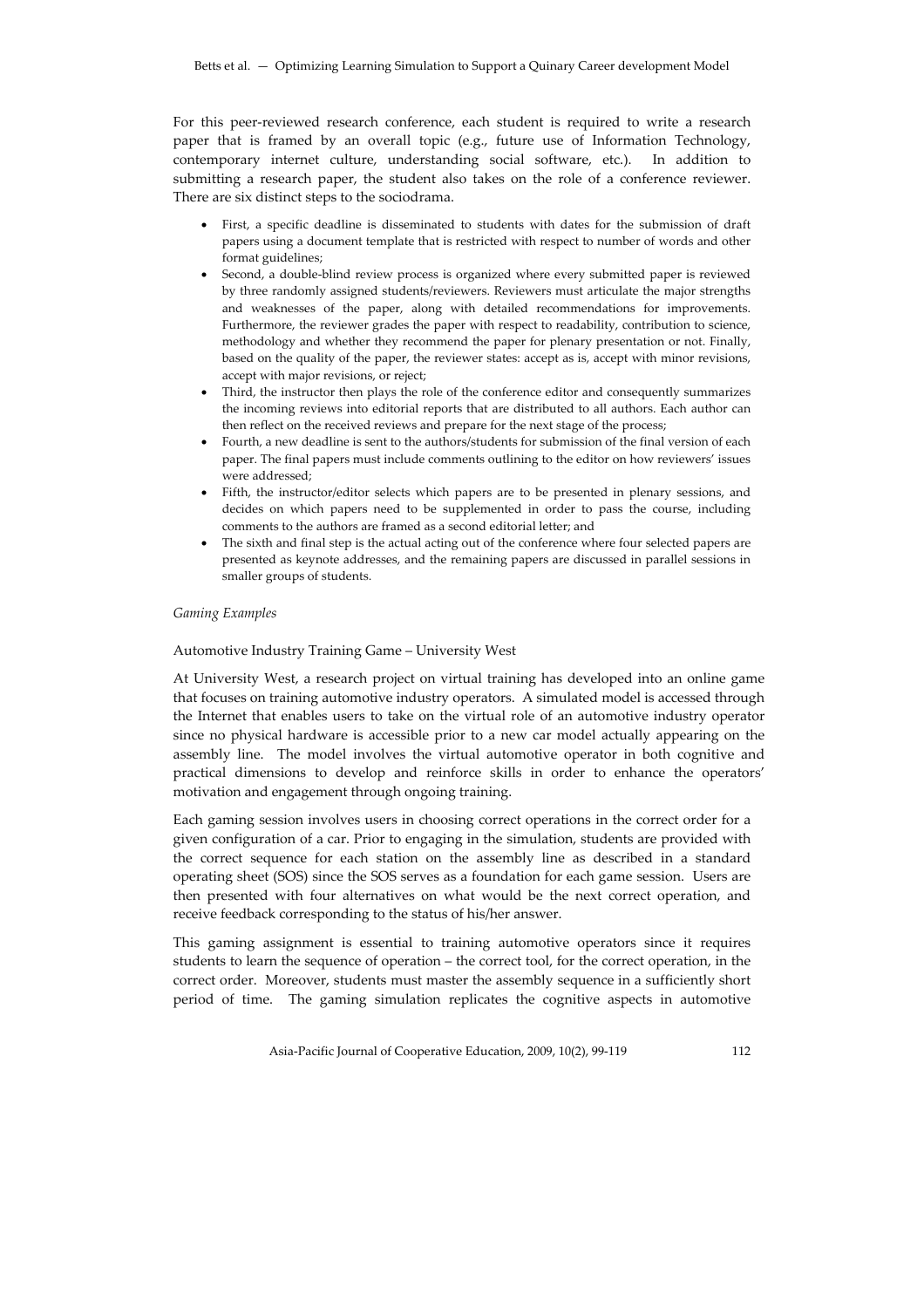industry in a fairly realistic way, but practical training to improve in speed still relies on having access to physical hardware. The score of the session is based on the number of correct choices as well as the time used. Performances are also logged in a high-score list where operators of the same shift compete with each other. In the advanced mode of the game, the operators can also train the "finesse" of their station to target various markets such as Europe or North America that may require different automotive specifications. All game variations and scores are documented in a Job Element Sheet (JES) which is the template for this simulation game. The game simulation is at present used for training assembly operators at the SAAB plant in Trollhättan, Sweden, and is planned to be integrated into the Production Engineering programme at University West in the fall of 2009.

## Future Gaming Options ‐ Drexel University

To date, the MSHE Program at Drexel University has not incorporated gaming into the curriculum. However, the MSHE Program is currently reviewing two gaming simulation programs. The first program is EthicsGames.com (see, www.ethicsgame.com). This program provides students with ethics simulations through short, relevant training scenarios through a secure server in which students enter a class or game code to access one or more simulations via the Internet. "EthicsGame simulations teach students how to recognize ethical situations, analyze multiple options for action, identify the best solution, pause for reflection and communicate the solution to interested stakeholders" (Ethics Game, n.d., n.p.). The MSHE Program is also reviewing Virtual University (Virtual U - www.virtual-u.org). Virtual U is a software tool that "models the attitudes and behaviors of an academic community" and provides students with an opportunity to take on the role of various players (e.g., president, vice president, dean, etc.) (Virtual University, n.d., ¶1). With the Virtual U gaming software:

Players determine tuition cost and allocate resources for all components of the university including teaching, research, financial aid, faculty salaries, facilities, intercollegiate athletics, and fund raising. Players check their progress as time goes by and receive a letter of review from the university board every 'year,' according to the rate of time passage established by the player. (Virtual‐U, n.d., ¶2)

There are 10 simulation scenarios that can be selected, such as, improve research performance, reduce tuition, respond to enrollment shifts, enroll more minority students, balance the budget, and so on.

## *Reflection Examples*

## Mock Hearing Reflection – University of Johannesburg

As previously described, the ND TRP Program at University of Johannesburg requires students to participate in a sociodrama mirroring a real‐life planning approval process concluding with a mock hearing. As a separate but connected assignment, students are required to engage in reflection. Following the mock hearing, students submit a reflective paper highlighting what they learned during the sociodrama activity. Additionally, the class as a whole participates in a reflection activity in which the lecturer asks the students to reflect on their experience of the process, of obtaining information, compiling arguments, and of the process followed at the hearing. As the students collaboratively reflect on their experiences and the process, the lecturer addresses specific aspects in each group's presentation to initiate further discussion and reflection.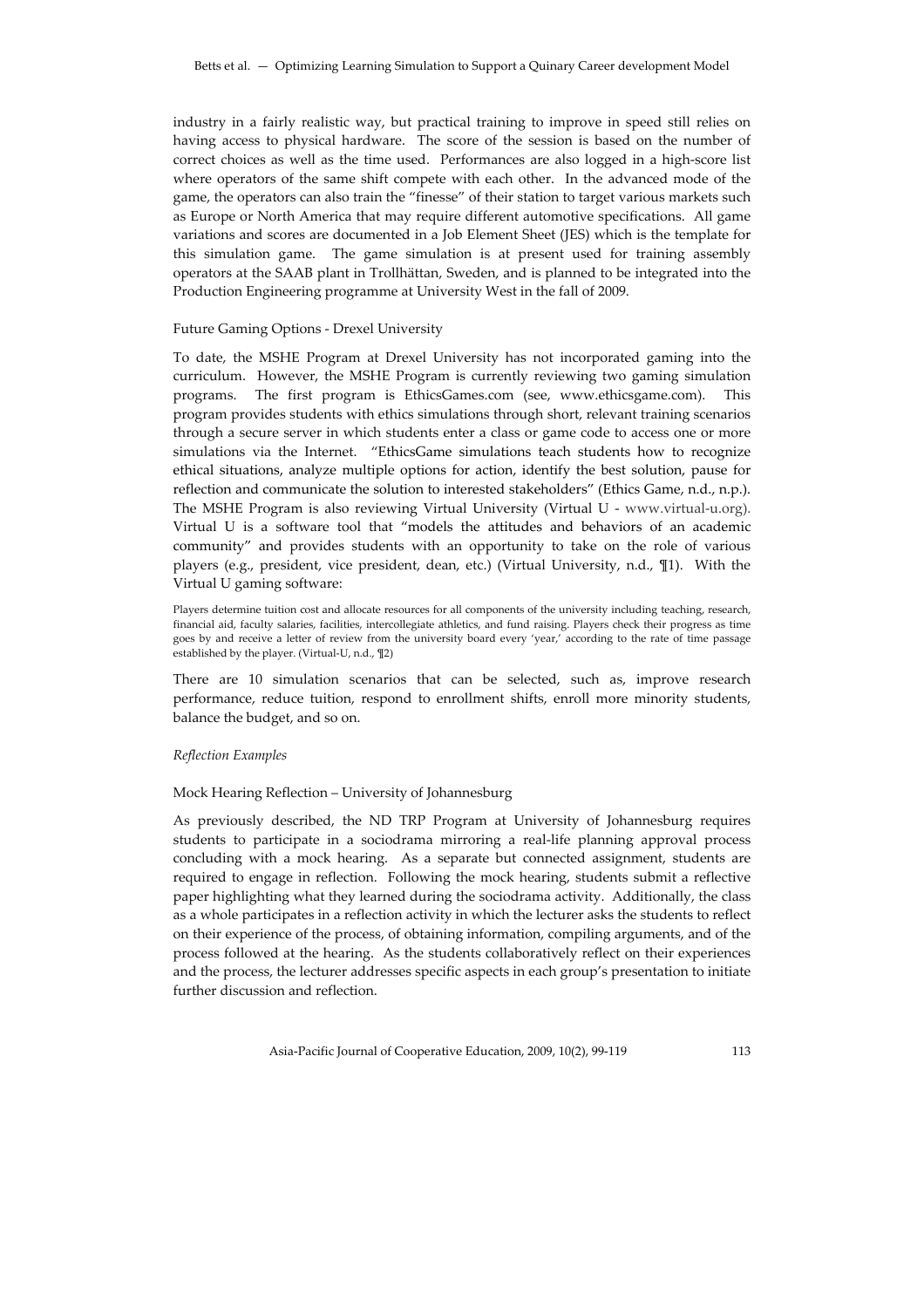Key Learning Points & Reflective Learning-based Course – Drexel University

Drexel University's MSHE Program integrates reflective learning into all courses through Key Learning Points (KLPs) in Week 5 and Week 10. Students have 3‐4 minutes to provide a recorded voice reflection in a discussion board highlighting what they have learned and applied professionally and/or academically over the first five weeks and second five weeks of the course. Students are told not to write out and read their KLPs; however, they can use notes. The purpose of the KLPs is to have students reflect on course content as well as how they have synthesized and applied new knowledge and skills in a professional environment. Additionally, the KLPs reinforce the development and application of oral communication and reflective practice.

Reflection is integrated into EDHE 600: Human and Organizational Performance in the MSHE Program. During this course, students conduct interviews nine of the ten weeks during the quarter with different divisions and/or departments within their place of employment or other higher education institutions to learn more about how the divisions and/or departments function as well as their role within the institution/organization. At the end of weeks 3, 6 and 10, students are required to write a 3 to 5 page reflection on what they learned through the interviews. As part of the week 10 reflection, students are required to provide a summative reflection of the quarter and their professional growth through the interviewing process. Through interviews and reflection, students learn first-hand about the organizational structure of higher education institutions as well as their own professional growth over a 10‐week period.

## FINDINGS

Feedback and data collected from programs in the United States, Australia, South Africa, and Sweden indicate that the integration of learning simulation into curricula does optimize education and training, thus preparing students for work‐integrated learning, and career placement, advancement, and transition.

Drexel University's MSHE Program was launched in fall 2005. To date, 44% of MSHE students who completed their co-ops between 2007 and 2008 were promoted, transitioned into new positions, or had their job responsibilities increased based on their co‐op experience. Comments shared through reflective papers by students who were enrolled in EDHE 606: Higher Education Career Development in 2008 illustrate how learning simulation supports professional growth and development:

- The mock interview left me with a greater understanding of what is expected in the professional world. I have been on several interviews in my lifetime and I have to say that the mock interview helped me better prepare for future professional endeavors;
- The most beneficial learning experience for me has been developing the e-Porfolio and participating in the mock interview in the Live Classroom. It has been more than twelve years since anyone has critiqued my resume or interviewed me for a position in higher education;
- The higher education career development course was filled with practical information that one could utilize in his or her career. The most valuable experience for me was the e‐Portfolio experience because all the documentation was electronic, the required documentation was of practical relevance, and the follow‐up mock interview and feedback helped identify strengths and weaknesses in this process; and
- EDHE606 has been one of my favorite courses that I have taken and has easily been one of the most important classes that I have taken on any level of education.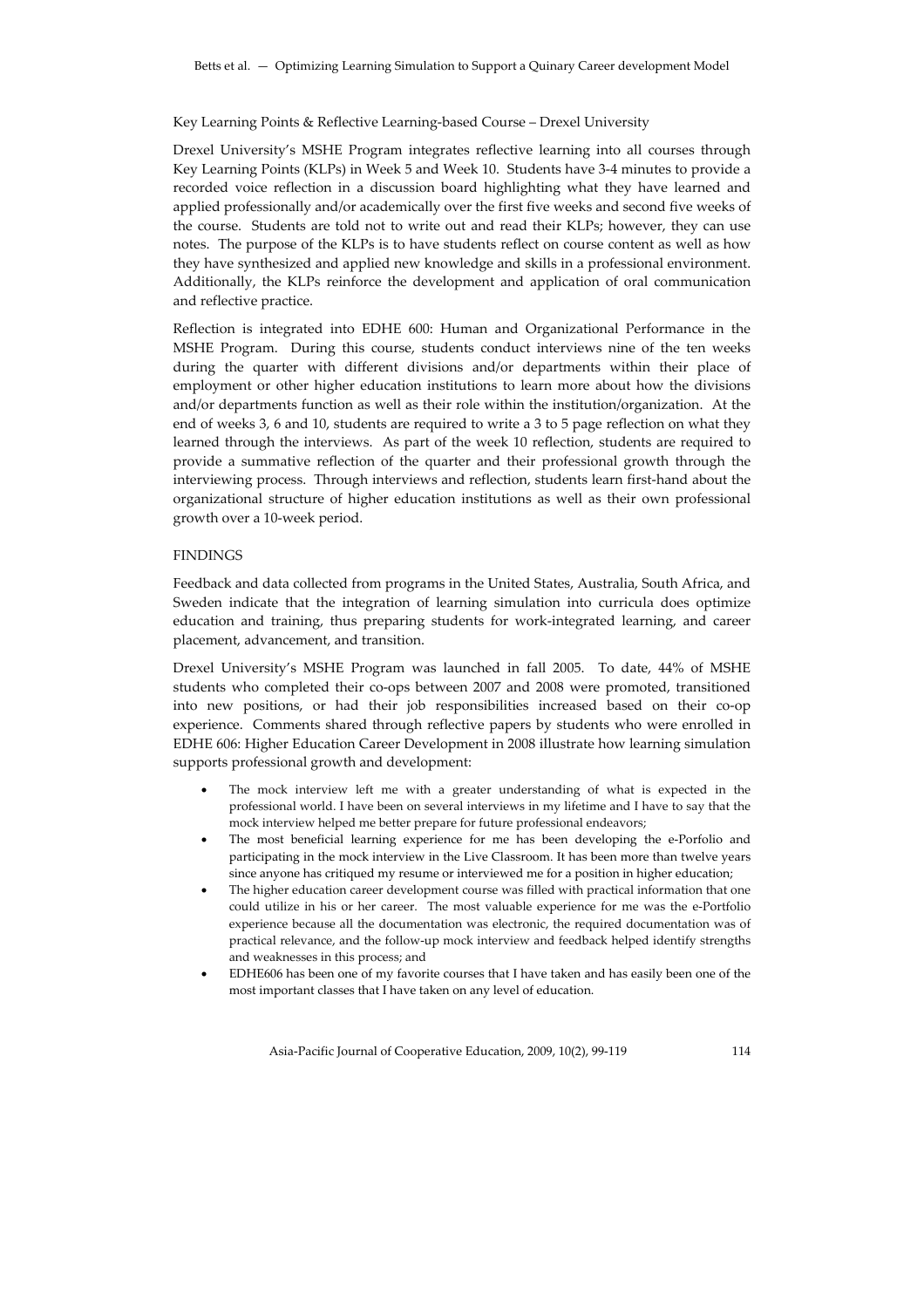Lastly, the 2009 MSHE Annual Student Survey, which included 186 students and had a 62% response rate, revealed that 97% of students would recommend the MSHE Program to individuals seeking career advancement in higher education and 91% of the students would recommend the MSHE Program to individuals seeking to transition into higher education.

At Victoria University, a 2006 career survey of graduates from the School of Sport and Exercise Science was conducted and 200 graduates responded. Respondents were from the three discipline areas in the School of Sport and Exercise Science at Victoria University. Responses revealed high employment outcomes with 85% of Recreation Management students, 100% of Human Movement/Physical Education students, and 98% of Sports Administration students reporting they were currently employed. Career satisfaction was also reported as fairly high with 78% Recreation Management graduates satisfied and 14% neutral; 82 % Human Movement/ Physical Education students satisfied and 15% neutral; and 83% Sports Administration satisfied and 10% neutral. When asked about the degree of difficulty finding employment after graduation, respondents gave the following responses that indicate that job hunting after graduation was reasonably difficult and hence the importance of self-marketing training to prepare students to transition successfully from university to employment. Thirty percent of Recreation Management students reported that it was difficult to find employment and 23% stated neutral; 21% of Human Movement/ Physical Education graduates reported it difficult while 13 % stated neutral, and 39% of Sports Administration students reported it difficult and 18 % stated neutral (Dressler et al., 2008).

At the University of Johannesburg, it can be inferred from discussions with employers that they would prefer to appoint a student/graduate from the ND TRP Programme based on previous hiring of ND TRP students and knowing that these students are able to handle a certain caseload from the date that they are appointed. Course evaluations from ND TRP students are traditionally very high in terms of satisfaction with the instruction, assignments, and overall course. It should be noted the ND TRP Programme is currently discussing the design of a data collection process to gather quantitative and qualitative data and feedback regarding the use of learning simulation in the curricula from students and employers.

At University West, learning simulation has been evaluated through post-course questionnaires in three groups of students, and results indicate that the authenticity and the relevance of the examination are high. Furthermore, learners have articulated how the shift in perspective gradually makes their peer-reviews more and more mature. However, some students also raised concerns regarding how the quality of their work is not objectively assessed, since it involves the performance of other students. Additionally, the automotive training game has been evaluated in four different stations at the SAAB plant in Trollhättan, Sweden through both interviews with operators as well as quality measures regarding the number of assembly mistakes the operators make after game training. The interviews show that all operators are positive towards training through gaming, even though the attitudes are slightly less positive for older operators. The quality measures show a significant improvement regarding finesse for gamers compared to non‐gamers.

## RECOMMENDATIONS

Education and training provide a strong foundation for knowledge and skill acquisition; however, it is through building upon education, training, and learning simulation that students can more actively prepare for work‐integrated learning and ultimately career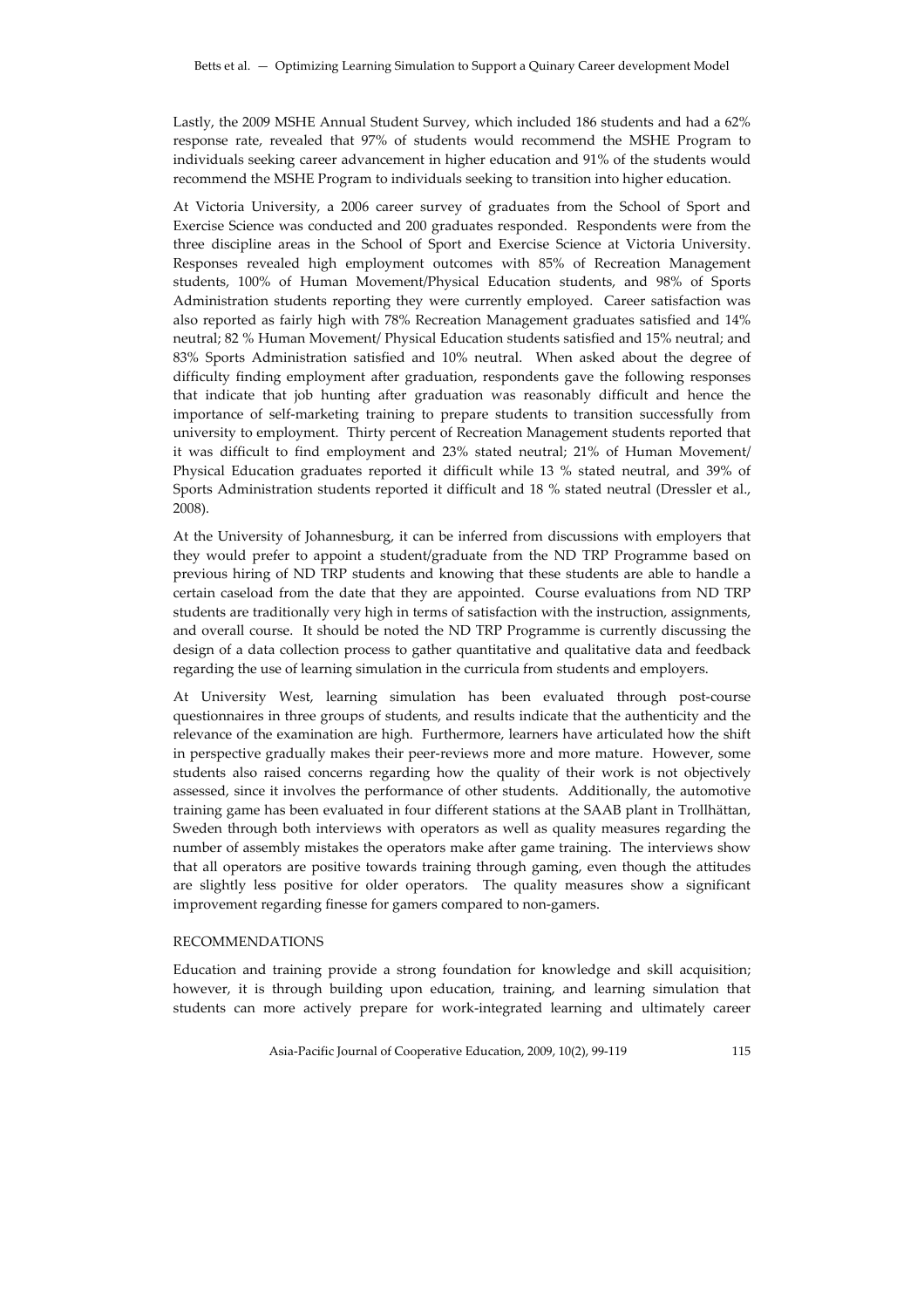placement, advancement, or career transition. Therefore, it is recommended that higher education institutions, governments, businesses, and organizations collaborate to develop curricula that prepare students for *careers*, not just jobs, where they can successfully apply their knowledge, skills, and experience within dynamic work environments.

With the ubiquity of technology and advancements in telecommunications, online and blended (hybrid) education is becoming more prevalent in higher education. Therefore, higher education institutions must consider how to optimize curricula and career development in online and blended formats. It is also recommended that higher education institutions develop strategies to extend student career development services, as well as other support services, to students enrolled in online and blended programs. Through conceptual frameworks, such as Online Human Touch, higher education institutions can personalize the online and blended education experience by *bringing the campus* worldwide to engage, connect, and retain the increasing number of students returning to colleges and universities for career development (Betts, 2008).

Lastly, it is critical to incorporate evaluation into curricula and programming to gather feedback and benchmarking data from students, employers, and faculty, lectures, and adjuncts. The data provided from the four institutions regarding the quinary career development model is limited since it is descriptive and much is qualitative. However, evaluative question sets are being developed that can be integrated into courses and programs to gather more formative and summative robust data relating to the quinary career development model. It is through the evaluation process that faculty and administrators can examine the effectiveness of instruction, lecture materials, and learning simulation as they prepare students for work‐integrated learning, career placement, career advancement, and career transition.

### **CONCLUSIONS**

Higher education is at a pivotal time in history. With a weak global economy and an aging population, it is critical that higher education institutions provide new opportunities for those seeking first-time employment and those seeking retraining through outcomes-based curricula and experiential learning. Students today need more than knowledge, skills, and a degree to gain employment – they need *experience*. Individuals who are unemployed are particularly vulnerable in this economic crisis and many are turning to higher education for retraining opportunities. As revealed by the ILO (2009), "Experience shows that the longer people stay out of work the more their *employability* deteriorates, making it progressively harder to get back into work" (p. 7). Dislocated and displaced workers as well as older workers opting not to retire are also turning to higher education for retraining and *rewiring* opportunities. Higher education institutions must examine and re‐develop curricula to provide students with the necessary knowledge, skills, and experience for career placement, advancement, or transition. Additionally, students graduating from higher education institutions need to be globally competitive. As stated by Professor Derek van der Merwe (2008), Pro Vice‐Chancellor and Vice‐Principal of the University of Johannesburg:

It simply is a fact that our students have to be globally competitive. They have to be able to learn independently, in order to increase their skills and their knowledge base. But they also need to be connected with peers, not only in their own classroom, but with students in similar situations in other parts of the world. (Freedman, p. 10)

Career development is essential for preparing students to work in a competitive global economy. It is through innovative curricula and career development that higher education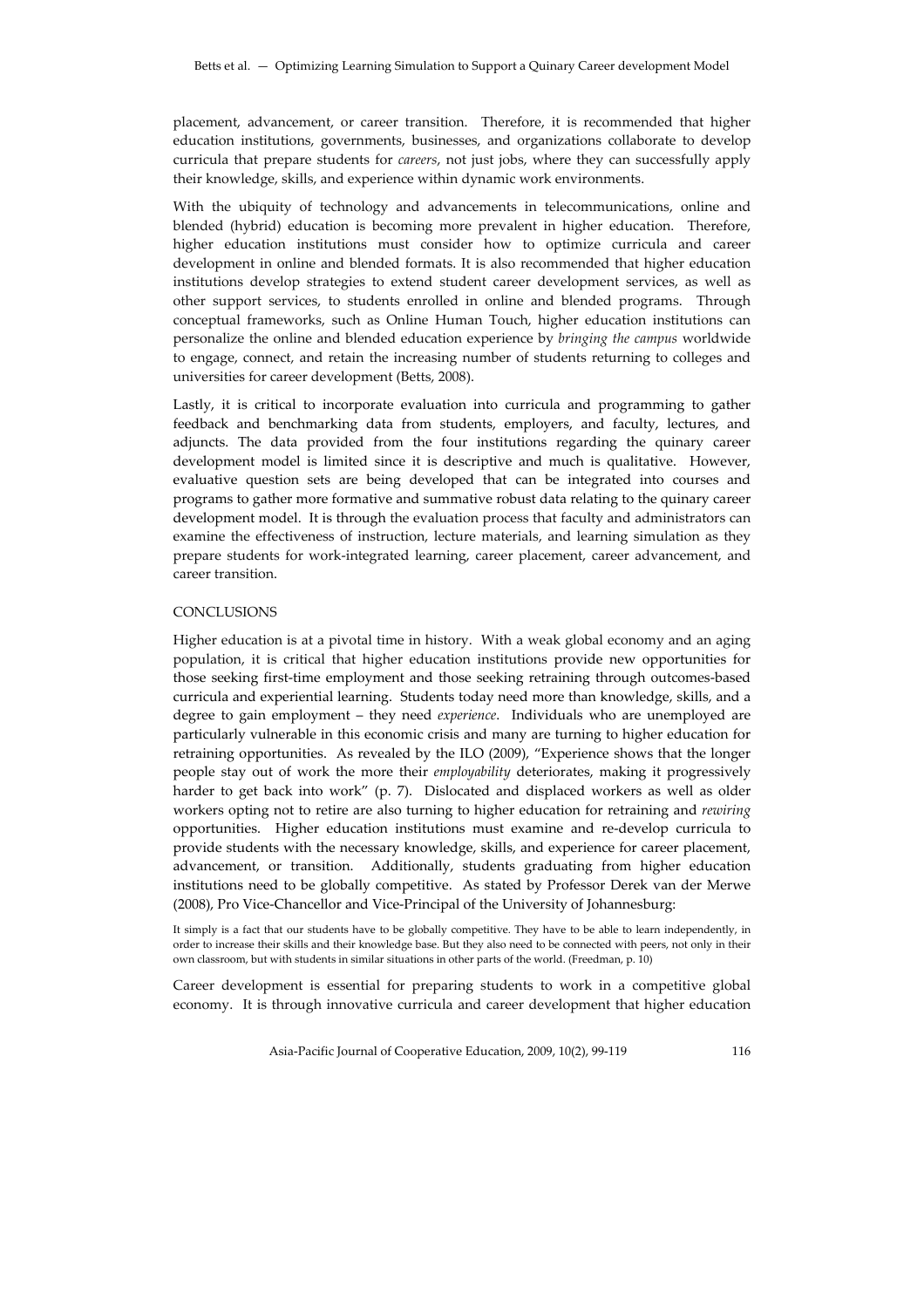institutions can positively contribute to workforce development and global economic stability.

#### **REFERENCES**

- Alessi, S. (2000). Designing educational support in system‐dynamics interactive learning environments. *Simulation & Gaming*, *31*(2), pp. 178‐196.
- Analoui, F. (1993). *Training and transfer of learning.* Hants, UK: Avebury Ashgate.
- Australian Bureau of Statistics. (2008) *Population projections, Australia, 2006‐2101.* Retrieved February 1, 2009, from http://acde.edu.au/publications.html
- Australian Council of Deans of Education. (2001). *New learning: A charter for education in Australia.* Canberra. Retrieved December 9, 2008, from http://acde.edu.au/publications.html
- Australian Government Department of Education, Employment and Workplace Relations. (2008). *Australian jobs 2008.* Retrieved November 24, 2008, from www.workplace.gov.au/NR/rdonlyres/FA91FB91‐73A8‐4F5D‐83CF‐ D391BEDF3538/0/AustralianJobsforWorkplace.pdf
- Australian Government Department of Education, Employment and Workplace Relations. (2008). Review of Australian higher education final report*.* Retrieved on January15, 2008, from http://www.deewr.gov.au/HigherEducation/Review/Documents/PDF/Higher%20Education%20Review\_one%20doc ument\_02.pdf
- Australian Government Department of Immigration and Citizenship. (2008). Fact sheet 4-More than 60 years of postwar immigration. Retrieved January 16, 2009, from http://www.immi.gov.au/media/fact‐sheets/04fifty.htm#today
- Australian Government Department of Immigration and Citizenship. (2008). Fact sheet 15‐Population projections. Retrieved December 16, 2008, from http://www.immi.gov.au/media/fact‐sheets/15population.htm
- Australian Government Department of Treasury. (2004). *Australia's demographic challenges.* Retrieved December 8, 2008, from http://demographics.treasury.gov.au/content/\_download/australias\_demographic\_challenges/australias\_ demographic\_challenges.pdf
- Aversa, J. (2009). Top bank predicts further worsening of economy in '09. AP Economics. Retrieved on March 1, 2009, from http://finance.yahoo.com/news/Forecasters‐Economy‐worse‐in‐apf‐14440000.html
- Banks, J. (1998) *Handbook of simulation: Principles, advances, applications, and practice*. New York: Wiley.
- Bennet, B.S. (1995) *Simulation fundamentals*. Mempstead, NJ: Prentice Hall.
- Barbeau, J.E. (1973). *Cooperative education in America: Its historical development, 1906‐1971*. Washington, DC: Education Resources Information Center. Institute of Education Sciences. US Department of Education.
- Bernstein, R., & Edwards, T. (2008). An older and more diverse nation by midcentury. US Census Bureau, Washington, DC. Retrieved on January 6, 2009, from http://www.un.org/esa/population/publications/worldageing19502050/
- Betts, K.S. (2008). Online human touch (OHT) instruction and programming: A conceptual framework to increase online student engagement and retention in online education, Part 1. *Journal of Online Learning and Teaching, 4*(3), pp. 399‐418. Retrieved on March 25, 2009, from http://jolt.merlot.org/vol4no3/betts\_0908.pdf
- Betts, K.S. (2008). Beam me up Scotty: Online graduate co-op and professional development through simulation. World Association of Cooperative Education (WACE) & National Executive of the Australian Collaborative Education Network (ACEN) E‐Proceedings, Sydney, Australia, 35‐40. Retrieved on March 1, 2009, from http://www.acen.edu.au/images/resources/conferences/wace\_conference\_08/e‐proceedings.pdf
- Betts, K.S. (2009). Changing higher education landscape: Increasing demand for online and blended Education. *Student Success*, April 2009, 11‐14. Educational Policy Institute: Virginia Beach, VA. Retrieved on June 11, 2009, from http://www.educationalpolicy.org/pub/default.htm
- Betts, K.S. (2009). Charting new frontiers: A conceptual framework for online students in Drexel University's master of science in higher education graduate co‐op. *Journal of Cooperative Education and Internships*, 43(2), 17‐31.
- Boud, D., Keogh, R., & Walker, D. (1985). *Reflection: Turning experience into learning.* London: Kogan Page.
- Bradley, D., Noona, P., Nugent, H., & Scales, B. (2008). Review of Australian Higher Education Discussion Paper. Retrieved December 15, 2008, from http://www.dest.gov.au/NR/rdonlyres/06C65431-8791-4816-ACB9-6F1FF9CA3042/22465/08\_222\_Review\_AusHEd\_Internals\_100pp\_FINAL\_WEB.pdf
- British Psychodrama Association. (n.d.). What is psychodrama? Retrieved on February 14, 2009, from http://www.psychodrama.org.uk/
- Budgen, C., & Gamroth, L. (2008). An overview of practice education models. *Nurse Education Today*, 28, 273‐283.
- Central Intelligence Agency. (2009). The world factbook. Retrieved December 15, 2008, from https://www.cia.gov/library/publications/the‐world‐factbook/print/us.html
- Choi, I. (1998*) Optimal shifting of fidelity levels in computer‐based instructional simulation*. National Convention of the Association for Educational Communications and Technology (AECT). (ERIC Document Reproduction Service No. ED 423829). Retrieved February 11, 2009, from http://www.eric.ed.gov/
- Costello, P. (2007). *Intergenerational Report 2007.* Retrieved December 15, 2008 http://www.treasury.gov.au/documents/1239/PDF/IGR\_2007\_final\_report.pdf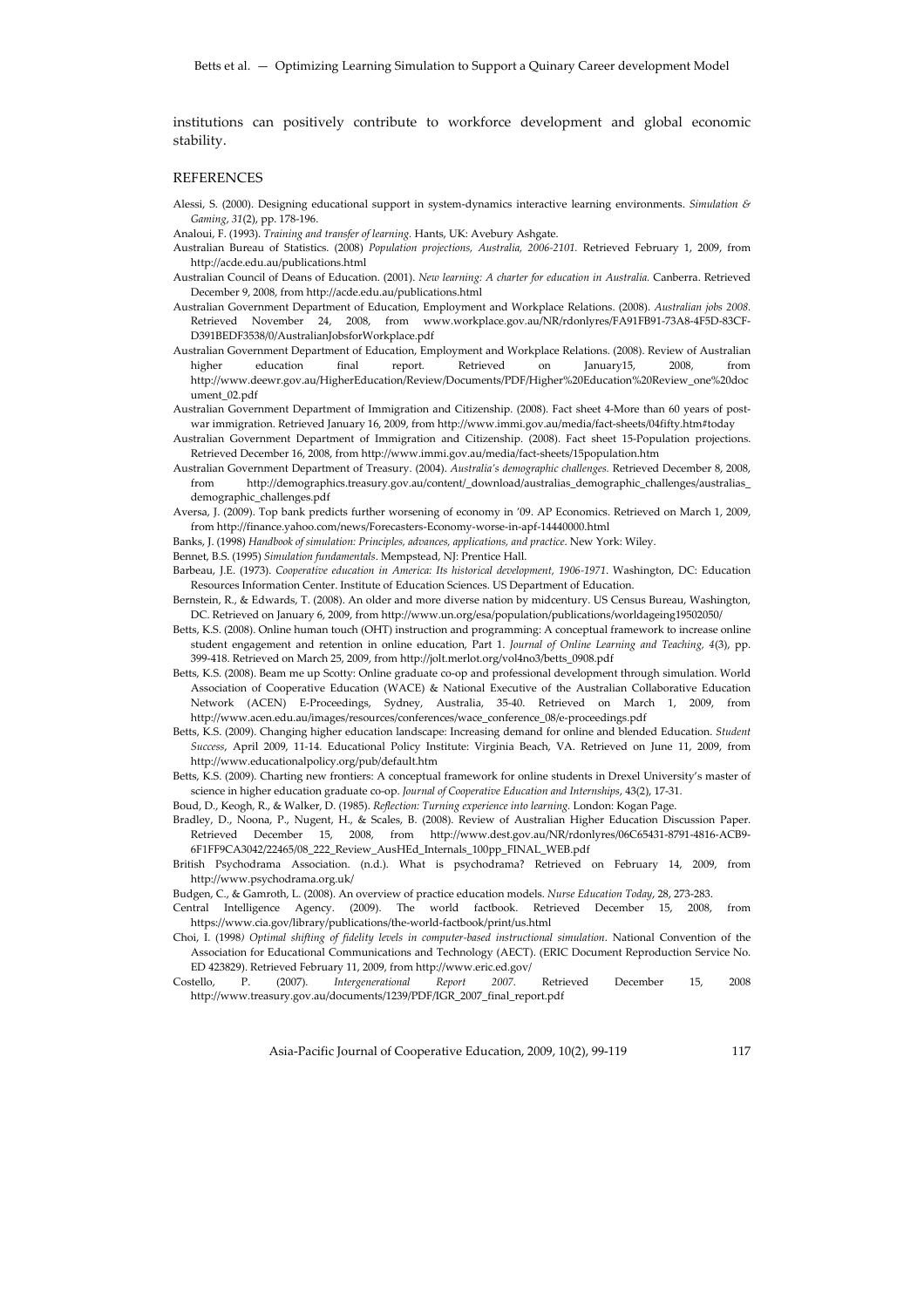Co‐op Centennial Celebration. (2006). University of Cincinnati, Division of Professional Practice. Retrieved October 20, 2008, from http://www.uc.edu/propractice/centennial/

Cranton, A., & Legge, L. H. (1978). Program evaluation in higher education. *The Journal of Higher Education*, *49(5),* 464‐ 471.

- Department of Economic and Social Affairs. (2004). World Population to 2300. New York: United Nations. Retrieved March 26, 2009, from http://www.un.org/esa/population/publications/longrange2/WorldPop2300final.pdf
- Department of Economic and Social Affairs. (2001). *World population ageing: 1950‐2050*. United Nations, New York. Retrieved February 15, 2009 from, http://soer.deat.gov.za/indicator.aspx?m=615
- Department of Environmental Affairs and Tourism. (2006). *Projected change in projected population*. Retrieved February 6, 2009 from, http://www.un.org/esa/population/publications/worldageing19502050/
- Dewey, J. (1933). Democracy and education. New York: Macmillan Company.
- Dressler, A., Funk, R., Symons, C., Elliot, J., Parnell, C., & Mesagno, C. (2008) *Career outcomes: Graduates of human movement, recreation and performance*. Melbourne, Australia, Victoria University.
- Drexel University Online. (2009). Master of science in higher education. Retrieved February 12, 2009 from, http://www.drexel.com/online‐degrees/education‐degrees/ms‐he/index.aspx
- Dunn, W.F. (2004). Simulators in critical care education and beyond. *Society of Critical Care Medicine*. In Simulation in healthcare. (n.d.). Society for Simulation in Healthcare. Retrieved September 1, 2008, from http://www.ssih.org/public/index.php?ijejifeijfeijfwf=qhuihqwiduhqwiufe&page=website\_simulation
- EarthTrends Country Profiles. (2003). Population, health, and human well‐being, South Africa. Retrieved March 9, 2009, from http://earthtrends.wri.org/pdf\_library/country\_profiles/pop\_cou\_710.pdf
- Eitington, J.E. (2002). *The winning trainer: Winning ways to involve people in learning* (4th ed.) Woburn, UK: Butterworth‐ Heinemann.
- El‐Shamy, S. (2001). *Training games: Everything you need to know about using games to reinforce learning.* Virginia, VA: Stylus Publishing, LLC.
- Erasmus, B.J., Loedolff, PvZ, Mda, T., & Nel, P.S. (2007). *Managing training and development in South Africa.* (4th ed.) Cape Town: Oxford University Press Southern Africa (Pty) Ltd.
- EthicsGames.com. (n.d.). EthicsGames, LLC. Retrieved August 20, 2009, from http://www.ethicsgame.com/Exec/GGEG/Index.html?
- Freedman, G. (n.d.). Unlocking the global education imperative: Core challenges & critical responses. Blackboard Inc. Retrieved January 12, 2009, from http://www.blackboard.com/research

Gaba, D.M. (2004). The future vision of simulation in healthcare. *Quality & Safety in Health Care*. *13 (Suppl 1),* i2‐i10. Retrieved August 15, 2008, from http://qshc.bmj.com/cgi/content/abstract/13/suppl\_1/i2

Goad, T.W. (1982). *Delivering effective training.* California: University Associates, Inc.

Holzer, H. (2008). Economic costs of inadequate investments in workforce Development. Testimony of Harry J. Holzer to Subcommittee on Labor, Health and Human Services, Education and Related Agencies Committee on Appropriations, US House of Representatives. Retrieved March 1, 2009, from http://www.urban.org/UploadedPDF/901149\_Holzer\_workforce.pdf

Horizon Wimba. (2008). Wimba classroom. Retrieved on December 18, 2008, from http://www.wimba.com/products/wimbaclassroom/

- Houshmand, A.A., & Papadakis, C. (2006). *One century of cooperative education in the United States*: *1906‐2006*. Philadelphia, PA: Drexel University.
- Hsu, E. (1989). Role-event gaming simulation in management education: A conceptual framework and review. *Simulation Gaming, (20),* 409‐438.
- International Labour Organisation. (2009). Global employment trends, January 2009. International Labour Office, Geneva, Switzerland. Retrieved on March 15, 2009, from www.ilo.org/wcmsp5/groups/public/‐‐‐dgreports/‐‐‐ dcomm/documents/publication/wcms\_101461.pdf
- Johns, C., Joiner, A., Stenning, A., Latchford, Y., Madden, B., Groom, J., & Freshwater, D. (2002). Guided reflection: Advancing practice. Oxford, UK: Wiley.
- Kalantzis, M., & Cope, B. (2001). *New learning: A charter for education in Australia.* Canberra. Australian Council of Deans of Education.
- Kirby, P. (2000). *Ministerial review of post compulsory education and training pathways in Victoria: Final report.* Melbourne, Australia: Department of Education, Employment and Training retrieved March 18, 2009, from http://www.eduweb.vic.gov.au/edulibrary/public/teachlearn/student/KirbyReport.pdf
- Kolb, D. A., & Fry, R. E. (1975). Toward an applied theory of experiential learning. In C. Cooper (Ed), *Theories of group processes.* London: Wiley.
- Lehohla, P. (n.d.). State of the world population: 2004*.* Retrieved March 5, 2009, from http://www.statssa.gov.za/news\_archive/17sep2004\_1.asp
- Macroeconomic News. (2009). Swedish unemployment rises to 4.5 percent in January. Thomas Reuters. Retrieved February 25, 2009, from http://www.lse.co.uk/MacroEconomicNews.asp?ArticleCode=slu0kf79e33cn29& ArticleHeadline=swedish\_unemployment\_rises\_to\_45\_pct\_in\_jan\_‐spes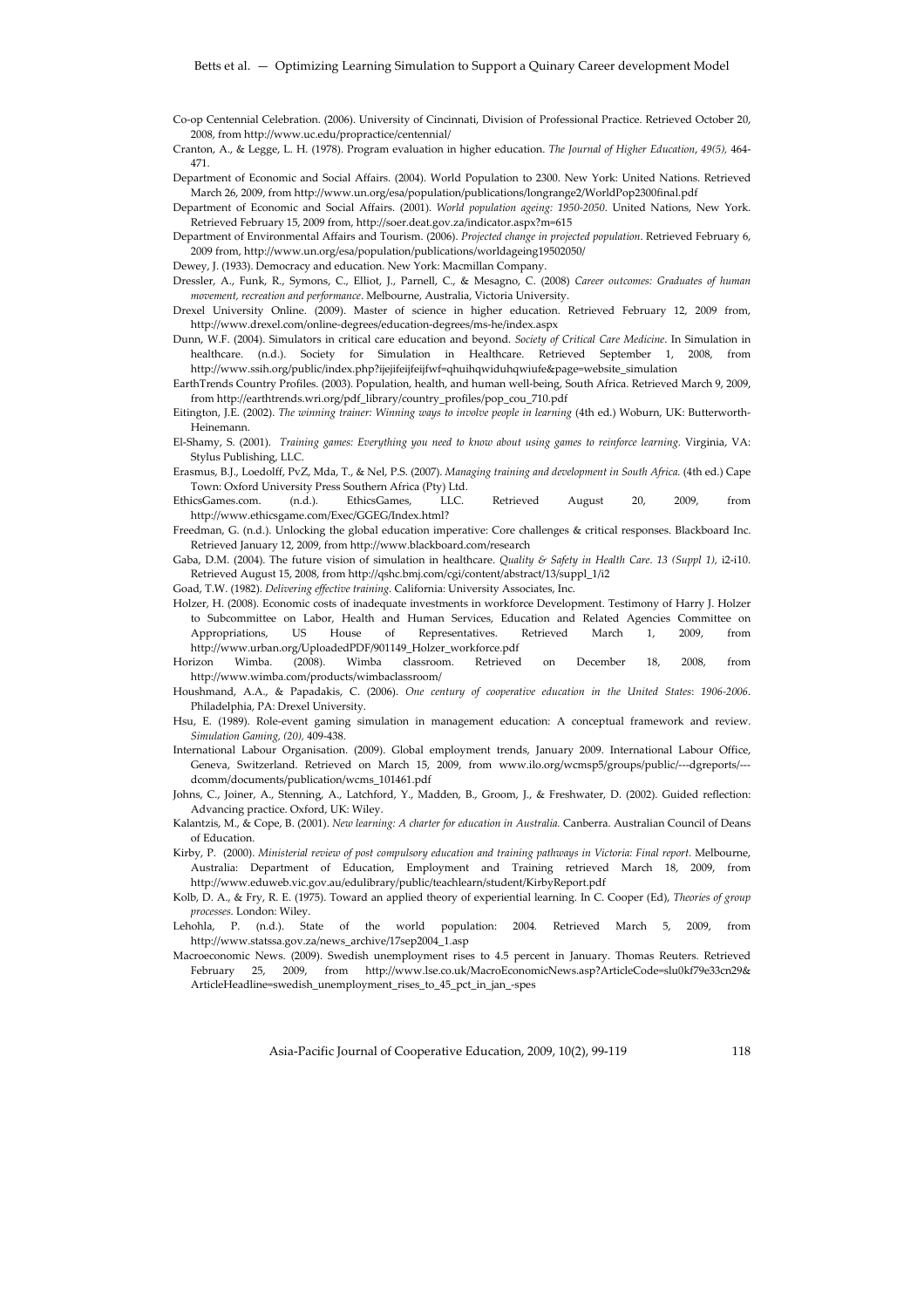- Meligrana, J.F., & Andrew, J.S. (2003). Role‐playing simulations in urban planning education: A survey of student learning expectations and outcomes. *Planning Practice & Research, 18*(1), 95–107.
- National Commission for Cooperative Education. (1994). *The cooperative education model*. Retrieved October 15, 2008, from http://www.co‐op.edu/aboutcoop.htm
- National Institute on Aging. (2009). US population aging 65 years and older: 1990 to 2050. US National Institutes of Health. Retrieved January 16, 2009, from http://www.nia.nih.gov/ResearchInformation/ ConferencesAndMeetings/ WorkshopReport/Figure4.htm
- PEW Hispanic Center. (2008). US Population Projections: 2005-2050. Retrieved December 9, 2008, from http://pewhispanic.org/reports/report.php?ReportID=85
- Propper, H. (2004). Psychodrama as experiential education: Exploring literature and enhancing a cooperative learning environment. In J. Gershoni (Ed.), *Psychodrama in the 21st century* (pp. 229‐248). New York: Springer.
- Quoteworld.com. (n.d.). Retrieved on March 21, 2009, from http://www.quoteworld.org/quotes/8643
- Rystedt, H. (2002) *Bridging practices: simulations in education for the health‐care professions*. Doctoral dissertation series, No 187. Göteborgs Universitet. Faculty of Education.
- Joubert, J., & Bradshaw, D. (2006). *Growing numbers of older persons in South Africa*. South African HealthInfo. Retrieved January 6, 2009, from http://www.sahealthinfo.org/bod/older.htm
- Scriven, M. (1967). The methodology of evaluation. *AERA Monograph Series on Curriculum Evaluation: Perspectives of Curriculum Evaluation*. Chicago: Rand McNally.
- Seria, N., & Cohen, M. (2008). *South African Job Growth Slows as Economy Slumps* (Update2). Bloomberg.com. Retrieved March 15, 2009, from http://www.bloomberg.com/apps/news?pid=20601116&sid=ap0YoEssNh1A&refer=africa
- Statistics Sweden. (2008). The future population of Sweden 2006‐2050. Statistics Sweden, Forecasting Institute. Retrieved on February 20, 2009, from http://www.scb.se/statistik/\_publikationer/BE0401\_2006I50\_BR\_BE51BR0602ENG.pdf
- Sternberg, P. & Garcia, G. (2000). *Sociodrama: whoʹs in your shoes?* (2nd ed.). Westport, CN: Praeger.
- Squire, K. (2005). Changing the game: What happens when video games enter the classroom? Innovate. *Journal of Online Education*, *1*(6). Retrieved on February 21, 2009, from http://innovateonline.info/?view=article&id=82
- Students turn to co‐op for competitive edge. (2008). *Herald‐Dispatch*. Huntington, WV. Retrieved August 25, 2008, from http://www.herald‐dispatch.com/homepage/x1484854921/Students‐turn‐to‐co‐op‐for‐competitive‐edge
- Swanepoel, B., Erasmus, B., Van Wyk, M., & Schenk, H. (2000). *South African human resource management: Theory and practice.* (2nd ed.) Kelwyn: Juta & Co.
- Towne, D.M. (1995). Learning and instruction in simulation environments. Engelwood Cliffs, NJ: Educational Technology Publications.
- Training: a short history. (n.d.). Retrieved November 28, 2008, from www.cipd.co.uk/subjects/ lrnanddev/general/thistory
- Trejos, N. (2008, October, 15). *Will you retire?* Washington Post, p. H01. Retrieved on March 1, 2009, from http://www.washingtonpost.com/wp‐dyn/content/article/2008/10/13/AR2008101302398.html
- Trochim, W. (n.d.). Introduction to evaluation. *Research Methods Knowledge Base*. Retrieved January 17, 2009, from http://www.socialresearchmethods.net/kb/intreval.htm
- United Nations. (2001). *World population ageing: 1950‐2050.* Department of Economic and Social Affairs, Population Division. New York. Retrieved March 28, 2009, from http://www.un.org/esa/population/publications/ worldageing19502050/
- Vincent, S. (1998). Input data analysis. In J. Banks (Ed.), *Handbook of simulation: principles, advances, applications, and practice* (pp. 55‐93). New York: Wiley.
- World Association of Cooperative Education. (n.d.). Retrieved February 19, 2009 from, http://www.waceinc.org/about.html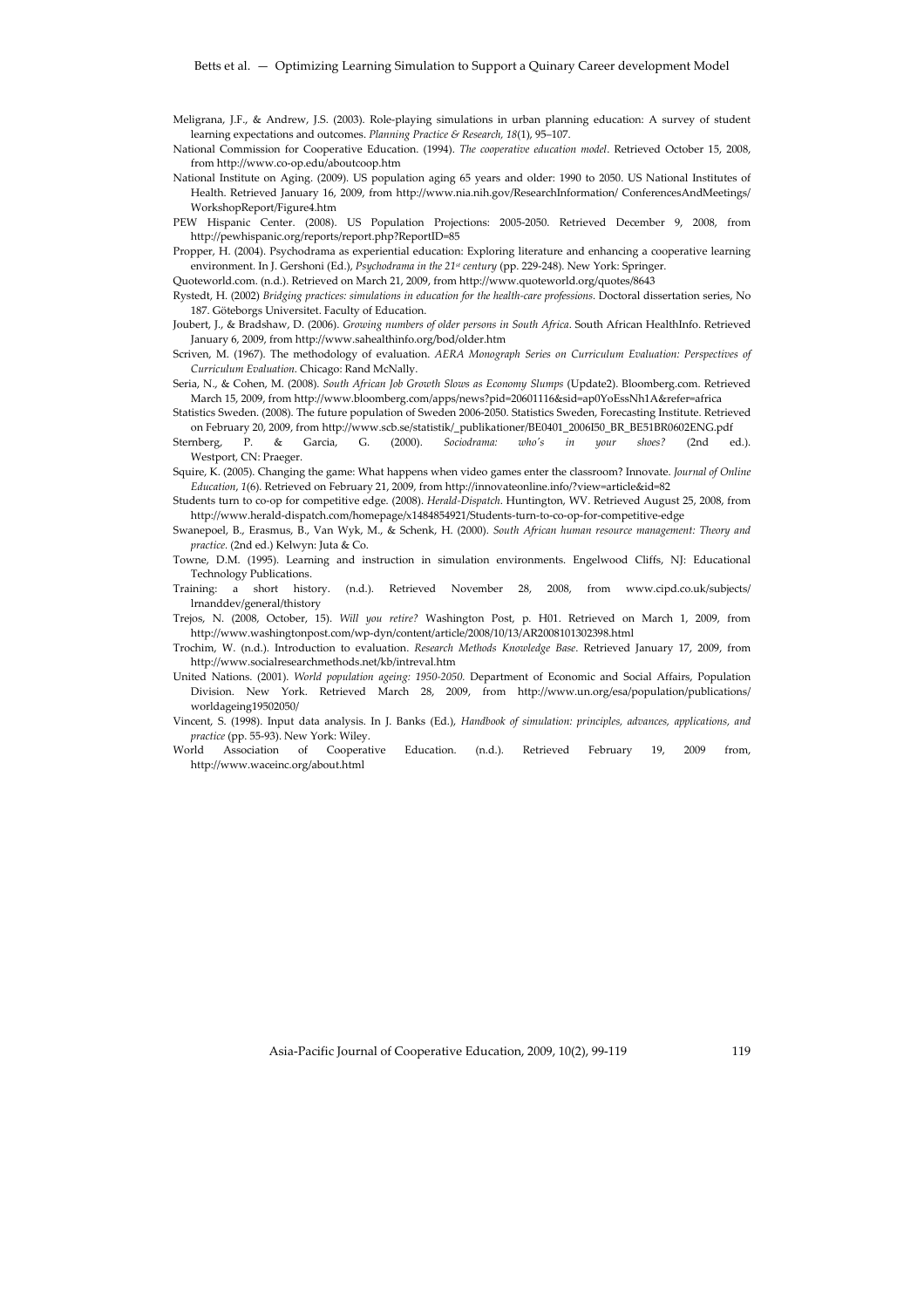#### ABOUT THE JOURNAL

The Asia‐Pacific Journal of Cooperative education (APJCE) arose from a desire to produce an international forum for discussion of cooperative education issues for practitioners in the Asia‐Pacific region and is intended to provide a mechanism for the dissemination of research, best practice and innovation in work‐integrated learning. The journal maintains close links to the biennial Asia‐Pacific regional conferences conducted by the World Association for Cooperative Education. In recognition of international trends in information technology, APJCE is produced solely in electronic form. Published papers are available as PDF files from the website, and manuscript submission, reviewing and publication is electronically based.

Cooperative education in the journal is taken to be work‐based learning in which the time spent in the workplace forms an integrated part of an academic program of study. Essentially, cooperative education is a partnership between education and work, in which enhancement of student learning is a key outcome. More specifically, cooperative education can be described as a strategy of applied learning which is a structured program, developed and supervised either by an educational institution in collaboration with an employer or industry grouping, or by an employer or industry grouping in collaboration with an educational institution. An essential feature is that relevant, productive work is conducted as an integral part of a studentʹs regular program, and the final assessment contains a work‐ based component. Cooperative education programs are commonly highly structured and possess formal (academic and employer) supervision and assessment. The work is productive, in that the student undertakes meaningful work that has economic value or definable benefit to the employer. The work should have clear linkages with, or add to, the knowledge and skill base of the academic program.

#### INSTRUCTIONS FOR CONTRIBUTORS

The editorial board welcomes contributions from authors with an interest in cooperative education. Manuscripts should comprise reports of relevant research, or essays that discuss innovative programs, reviews of literature, or other matters of interest to researchers or practitioners. Manuscripts should be written in a formal, scholarly manner and avoid the use of sexist or other terminology that reinforces stereotypes. The excessive use of abbreviations and acronyms should be avoided. All manuscripts are reviewed by two members of the editorial board. APJCE is produced in web‐only form and published articles are available as PDF files accessible from the website http://www.apjce.org.

Research reports should contain; an introduction that describes relevant literature and sets the context of the inquiry, a description and justification for the methodology employed, a description of the research findings‐tabulated as appropriate, a discussion of the importance of the findings including their significance for practitioners, and a conclusion preferably incorporating suggestions for further research. Essays should contain a clear statement of the topic or issue under discussion, reference to, and discussion of, relevant literature, and a discussion of the importance of the topic for other researchers and practitioners. The final manuscript for both research reports and essay articles should include an abstract (word limit 300 words), and a list of keywords, one of which should be the national context for the study.

Manuscripts and cover sheets (available from the website) should be forwarded electronically to the Editor-in-Chief directly from the website. In order to ensure integrity of the review process authors' names should not appear on manuscripts. Manuscripts should include pagination, be double‐spaced with ample margins in times new-roman 12-point font and follow the style of the Publication Manual of the American Psychological Association in citations, referencing, tables and figures (see also, http://www.apa.org/journals/faq.html). The intended location of figures and diagrams, provided separately as high-quality files (e.g., JPG, TIFF or PICT), should be indicated in the manuscript. Figure and table captions, listed on a separate page at the end of the document, should be clear and concise and be understood without reference to the text.